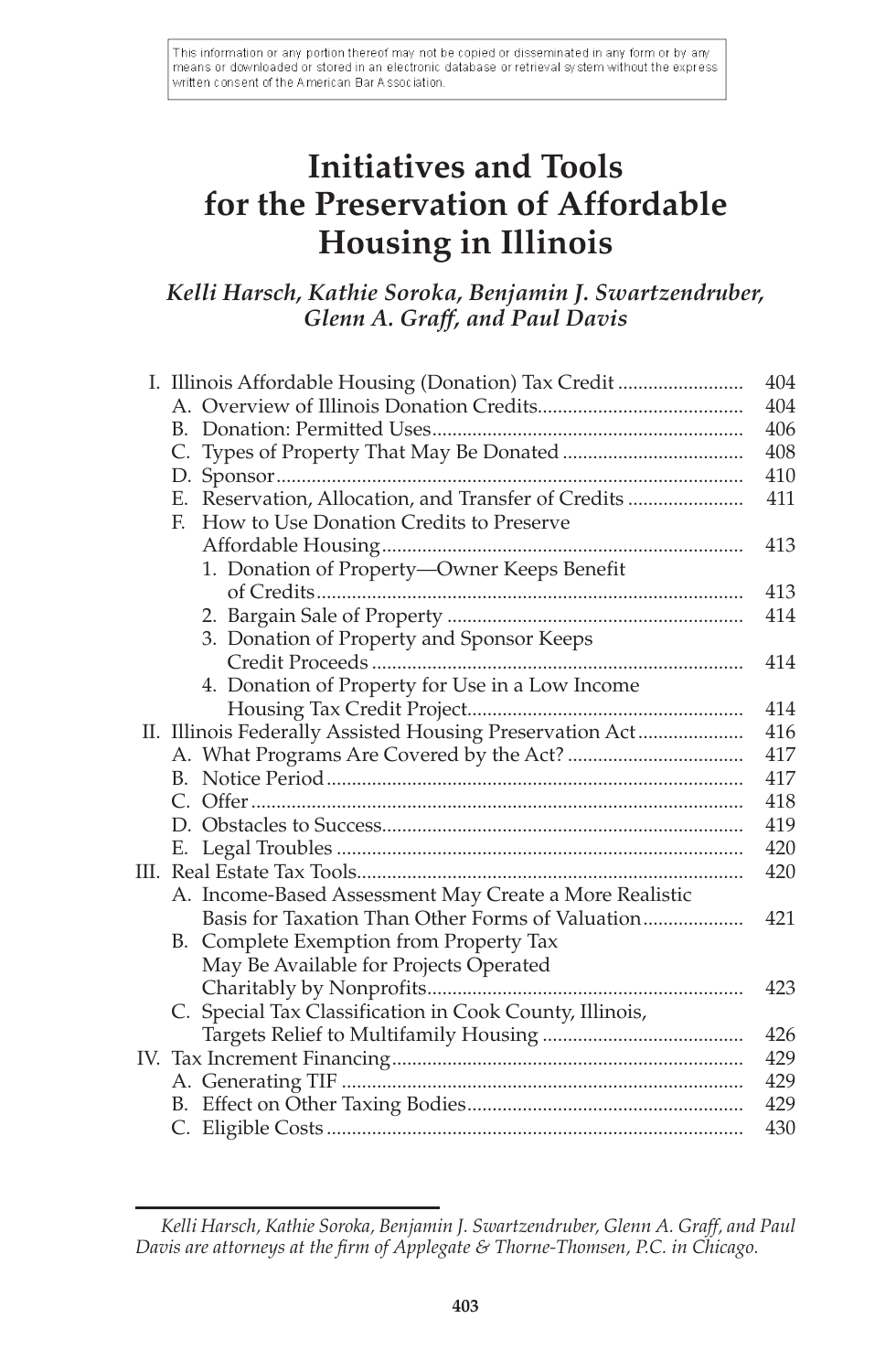| 432  |
|------|
| 433  |
| 433  |
| -434 |
| 435  |
| 435  |
|      |

 This article examines three State of Illinois programs and a somewhat lesser-known, yet formidable, statutory restriction on sales of federally assisted buildings that enhance the preservation of affordable housing within the state. The newest of these, the Illinois Affordable Housing Tax Credit Program, commonly known as the donation credit program, had been so widely pursued in connection with the development of affordable housing that the state modified its program requirements to ensure proper utilization of the credit throughout the state.<sup>1</sup> The other two programs and the preservation statute alluded to above have had varied levels of impact but have all contributed to the retention of affordable units within Illinois.

## **I. Illinois Affordable Housing (Donation) Tax Credit**

 As noted above, a relatively recent tool for use in the preservation and construction of affordable housing in Illinois is the affordable housing tax credit, commonly known as the donation credit. The donation credit program not only encourages the donation of property or funds to the sponsor of an affordable project but often generates a source of equity or soft debt through the sale of the credit itself to investors. This portion of the article describes the mechanics of qualifying for and receiving the donation credit and also discusses how to employ the credit in the preservation of affordable housing.

#### *A. Overview of Illinois Donation Credits*

 On August 23, 2001, the Illinois Affordable Housing Tax Credit Act was signed into law. The act was intended to encourage the donation of money or property to nonprofit sponsors of affordable housing. To that end, donors<sup>2</sup> are provided with a tax credit against Illinois state income tax equal

<sup>1.</sup> Substantial modifications were made to the rules governing donation credit on March 30, 2007. 31 Ill. Reg. 5797 (Apr. 13, 2007).

 <sup>2.</sup> As originally enacted, the donation credit was only available to "taxpayers" that made donations to nonprofit organizations. Unfortunately, this reference to taxpayers appeared to preclude governmental and other nontaxable entities from participating in the program as donors. To avoid this interpretation, § 214 of the Illinois Income Tax Act was amended on July 24, 2003, to clarify that credits could be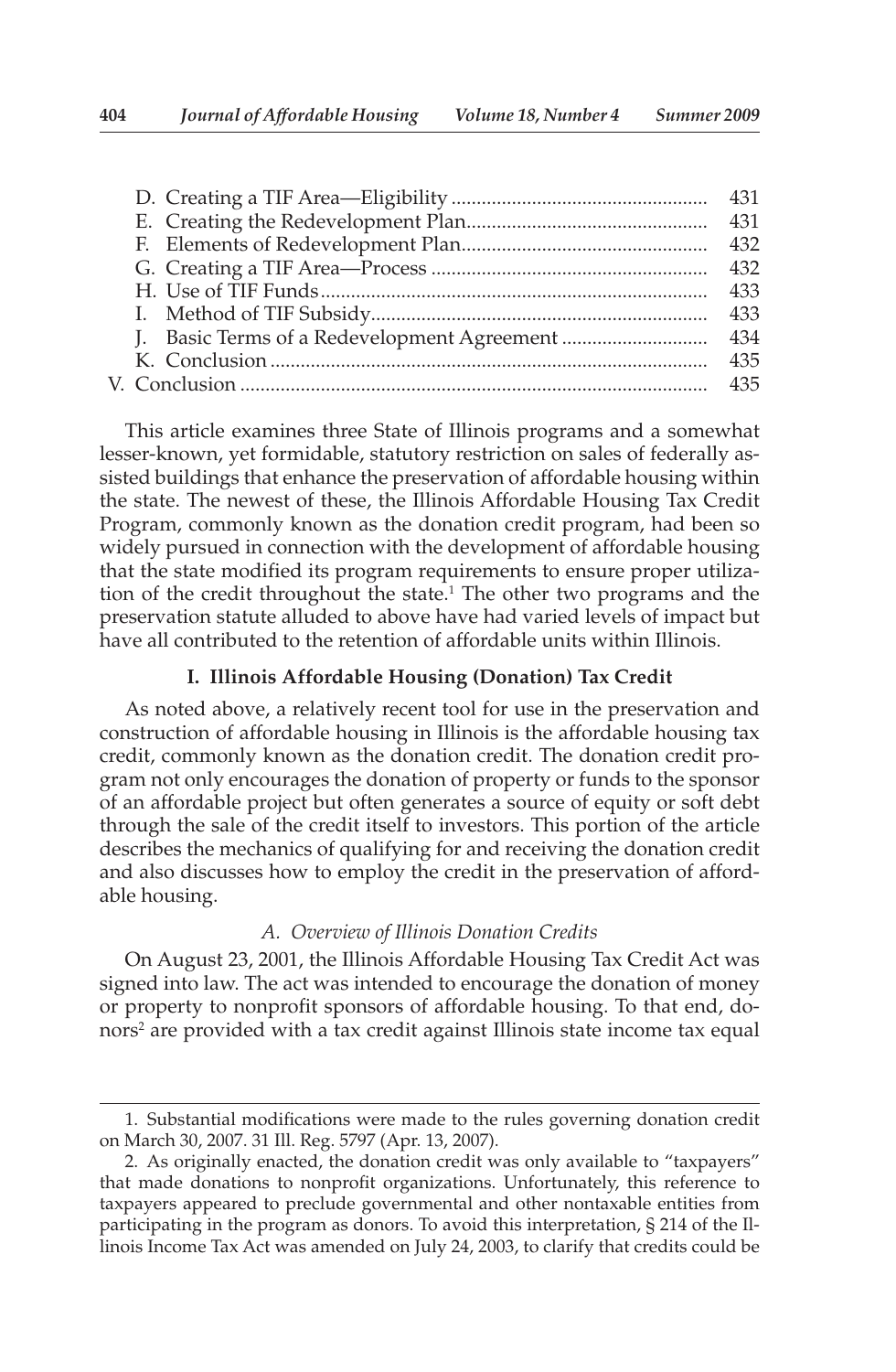to 50 percent of the value of the money or property donated.<sup>3</sup> Such credit is available through December 31, 2011, and may be carried forward for up to five years following a year in which the amount of the credit exceeds tax liability.<sup>4</sup> The act charged the Illinois Housing Development Authority (IHDA) with authority to draft regulations for the donation credit program. Such regulations appear at part 355 of title 47 of the Illinois Administrative Code (Rules).<sup>5</sup> In addition, the Illinois Department of Revenue has issued regulations covering certain income tax aspects of the credit. 6

 An important feature of the donation credits is the ability of the donor to either (i) use the credits to reduce its Illinois income tax liability or (ii) transfer the credits to other taxpayers. To facilitate such a transfer, the donation credit is issued in the form of a certificate to the donor. Through its endorsement of the certificate, the donor can transfer and assign all of its rights, title, and interest in the certificate and credits to a credit purchaser. Because many donors would be unable to use the large amount of donation credits that can be generated by a donation, the ability of the donor to sell the credits and thus monetize them through a sale has greatly expanded the appeal of the credit.<sup>7</sup> In practice, many donors will allow the sponsor to leverage its donation by keeping any proceeds from the sale of the credits for use in the housing project.<sup>8</sup>

received by tax-exempt donors. This change was very important to the success of the program because a significant amount of the donations are received from governmental entities in the form of land donations and cash donations, as well as from other organizations that do not pay taxes, such as charitable organizations.

- 3. 35 ILL. COMP. STAT. 5/214 (2008).
- 4. *Id* .; ILL. ADMIN. CODE tit. 86, § 100.2190(d) (2004).
- 5. ILL. ADMIN. CODE tit. 47, § 355 (2007).
- 6. ILL. ADMIN. CODE tit. 86, § 100.2190.

 7. The necessity of allowing the credit to be sold is shown by the following example. If an individual donated \$500,000 to a nonprofit sponsor, such a donation could create \$250,000 of donation credits. In order to fully use the \$250,000 of donation credit, the individual would need to have \$8,333,333 of taxable income in order to generate \$250,000 of income tax at Illinois's 3 percent tax rate. 35 ILL. COMP. STAT. 5/201(a). The number of donors that have taxable income in any year in excess of \$8 million may be very limited. By allowing a donor to sell the credits, many more donors would be able to participate in and benefit from the donation credit program. In addition, because there is no restriction on who can buy the credit (other than the requirement for the buyer to make a minimum donation to the sponsor), a market for donation credits has developed consisting of large corporations and high-net-worth individuals.

8. Governmental entities or tax-exempt nonprofit organizations are the donors most likely to allow the sponsor to keep the proceeds of a credit sale. For example, a sponsor could approach a potential donor to solicit a donation of \$100,000 for an affordable housing project. If the sponsor can persuade the donor to also donate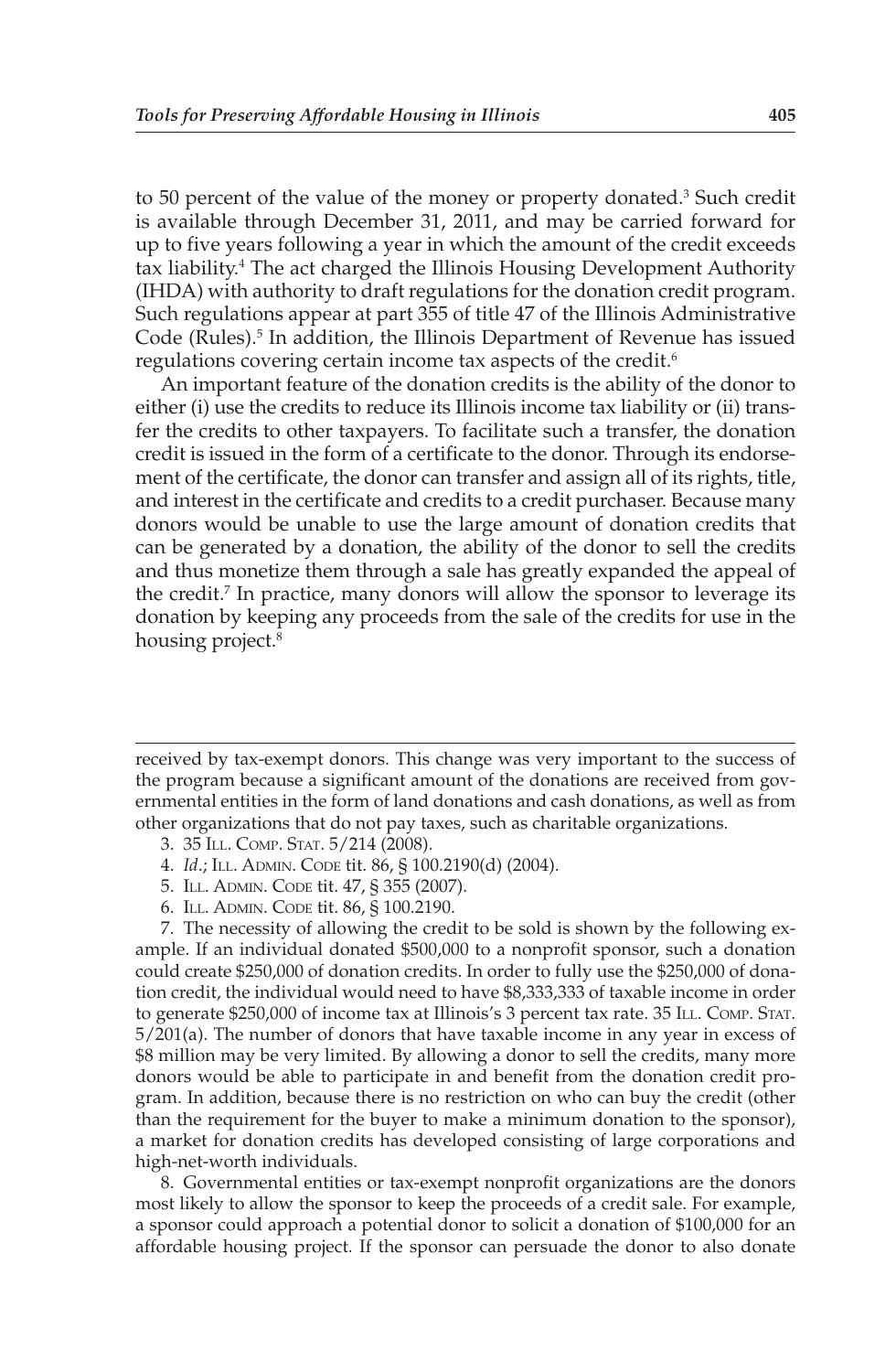Procedurally, the donation credit program is relatively straightforward. A sponsor must apply for and receive a reservation of credits from IHDA and/or the City of Chicago Department of Housing, which are the two governmental bodies that administer the program. 9 The act limits the total amount of donation credits available each year. The maximum credit ceiling, originally set at \$13 million in 2003, has increased by 5 percent in each subsequent year. The credit ceiling for fiscal year 2009 is \$18,292,305.<sup>10</sup> IHDA receives and allocates 75.5 percent of the available credits, while the City of Chicago allocates the remaining 24.5 percent.

### *B. Donation: Permitted Uses*

 Donation credits are generated by the donation of cash, securities, or real or personal property to a not-for-profit sponsor.<sup>11</sup> The donation must have a value equal to at least \$10,000. 12 The donation of services is not eligible for the credit. 13 In addition, donations must be made to a sponsor without consideration,<sup>14</sup> and funds used by a donor to acquire an ownership interest in the project do not qualify as a donation.<sup>15</sup>

 In order to qualify as a donation, the donated asset must be used by the recipient sponsor solely for (i) "costs associated with purchasing, rehabilitating, constructing, or providing or obtaining financing for an affordable housing project"; (ii) "an employer-assisted housing project"; (iii) "technical assistance"; or (iv) "general operating support of the sponsor."<sup>16</sup> The donation of an existing building to a sponsor qualifies as a donation under the act, provided that the building will be used as part of an affordable

to it the proceeds of the sale of the credit, the sponsor would receive an additional \$42,500 (assuming the credits were sold for \$0.85 per credit). Thus, a \$100,000 donation would result in \$142,500 of benefit for the project. Many governmental agencies and grant-making foundations look favorably upon grant requests that demonstrate that other subsidies such as donation credits will be received.

 <sup>9.</sup> The term *agency* will be used to refer to either IHDA or the City of Chicago, Department of Housing.

 <sup>10.</sup> ILL. HOUS. DEV. AUTH., FY2009 FACT SHEET FOR ILLINOIS AFFORDABLE HOUSING TAX CREDITS (2008), www.ihda.org/admin//Upload/Files//61c7e8a9-629a-4cc3-a123 f4100a5fecdc.pdf.

 <sup>11. 20</sup> ILL. COMP. STAT. 3805/7.28 (2008) (defi nition of *donation* ); ILL. ADMIN. CODE tit. 47, § 355.103,.301.

 <sup>12.</sup> ILL. ADMIN. CODE tit. 47, § 355.303.

 <sup>13.</sup> *Id* . § 355.301.

<sup>14.</sup> *Id.* § 355.103 (definition of *donation*).

 <sup>15.</sup> *Id* . § 355.308.

<sup>16.</sup> *Id.* § 355.103 (definition of *donation*); *cf.* 20 ILL. COMP. STAT. 3805/7.28 (definition of *donation*) (in promulgating regulations under the act, IHDA has clarified that donations that are used for providing or obtaining financing for an affordable housing project qualify as donations).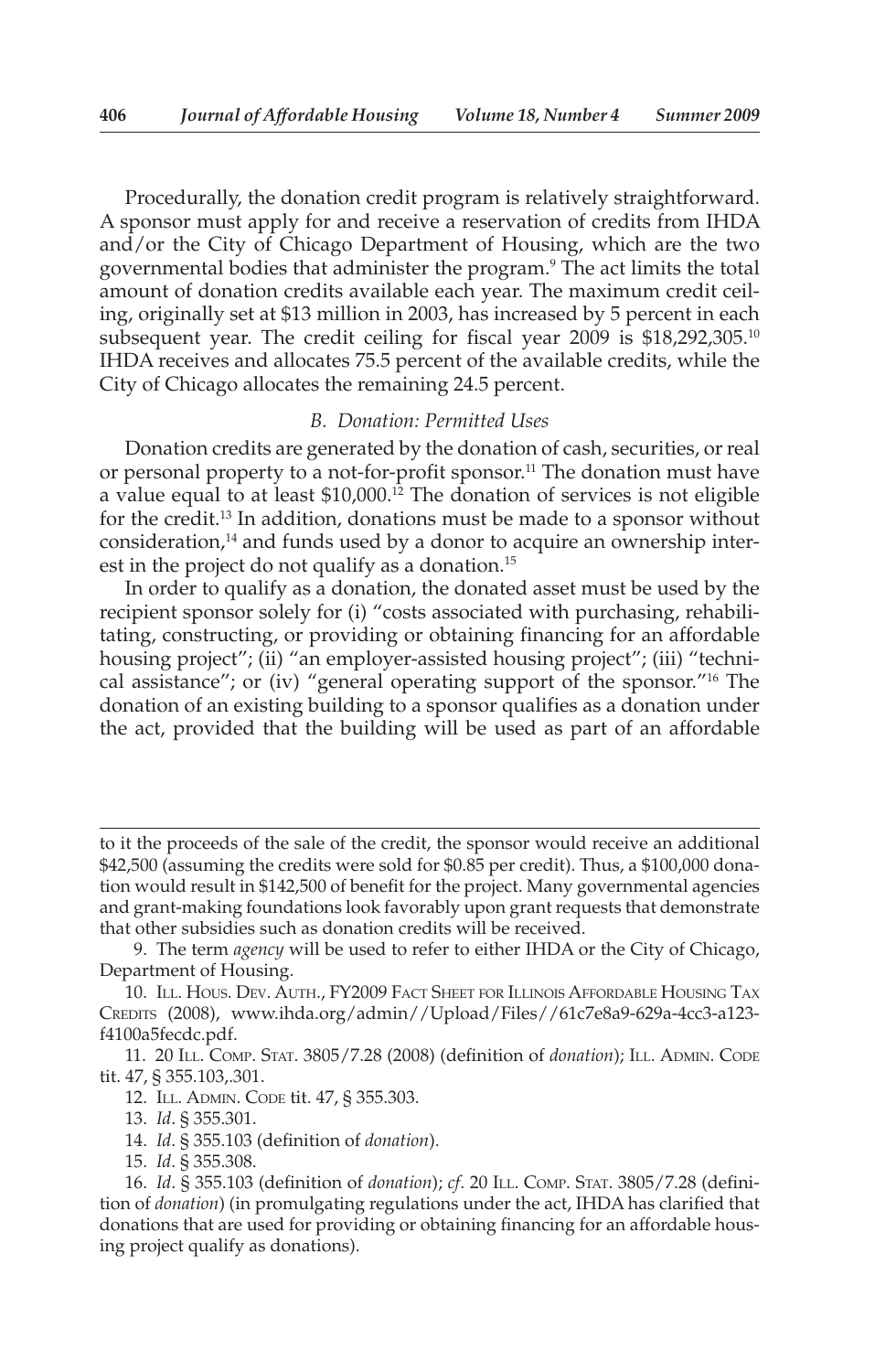housing project. In the most basic sense, the donation of a building is effectively paying the cost of purchasing the project.

 An affordable housing project includes (i) rental projects where at least 25 percent of the units are affordable to and occupied by households making no more than 60 percent of area median income; or (ii) for-sale developments where each unit or home is to be sold to a family with income no greater than 60 percent of area median income, and total principal, interest, property taxes, and insurance payments do not exceed 30 percent of the home buyer's gross household income.<sup>17</sup> To date, the majority of affordable housing projects that have benefited from the donation credit have been rental projects.

 Donations are also permitted in connection with "employer-assisted housing projects." In such projects, an employer will make a donation that is used to assist employees of the employer in obtaining affordable housing near the workplace. 18 A key difference between the employer-assisted housing project and an affordable housing project is that in an employerassisted housing project, assistance can be provided to employees with incomes below 120 percent of area median income, as opposed to the more restrictive standard for affordable housing projects, which is limited to income less than 60 percent of area median income. Donations to the sponsors are most commonly used to pay for down payment and closing costs assistance. 19 The act reserves \$2 million of the credit ceiling for employerassisted housing projects (an amount not subject to an annual increase).<sup>20</sup>

 A donation also may be applied to technical assistance and general operating support. Technical assistance represents costs that a sponsor may incur for (i) planning for an affordable housing project or an employerassisted housing project, (ii) assistance with the application for donation credits, or (iii) the counseling services provided to prospective home buyers in connection with (a) a for-sale affordable housing project or (b) an

<sup>17. 20</sup> ILL. COMP. STAT. 3805/7.28 (definition of *affordable housing project*); ILL. ADMIN. CODE tit. 47, § 355.103 (definition of affordable housing project).

 <sup>18.</sup> ILL. ADMIN. CODE tit. 47, § 355.103 (defi nition of *employer-assisted housing project*); *cf.* 20 ILL. COMP. STAT. 3805/7.28 (definition of *employer-assisted housing project*) (the Rules clarify that donations must be made to a sponsor and that the sponsor provides the housing assistance).

 <sup>19.</sup> ILL. ADMIN. CODE tit. 47, § 355.103 (defi nition of *employer-assisted housing proj*ect); 20 ILL. COMP. STAT. 3805/7.28 (definition of *employer-assisted housing project*). Donations can also be used to provide employees with reduced-interest mortgages, mortgage guarantee programs, rental subsidies, and development account savings plans.

 <sup>20. 20</sup> ILL. COMP. STAT. 3805/7.28(e)(1); ILL. ADMIN. CODE tit. 47, § 355.403. Rule 355.403 provides that in the event that all of the credits set aside for employerassisted housing projects are not used, the excess shall be available for affordable housing projects, technical assistance, or general operating support.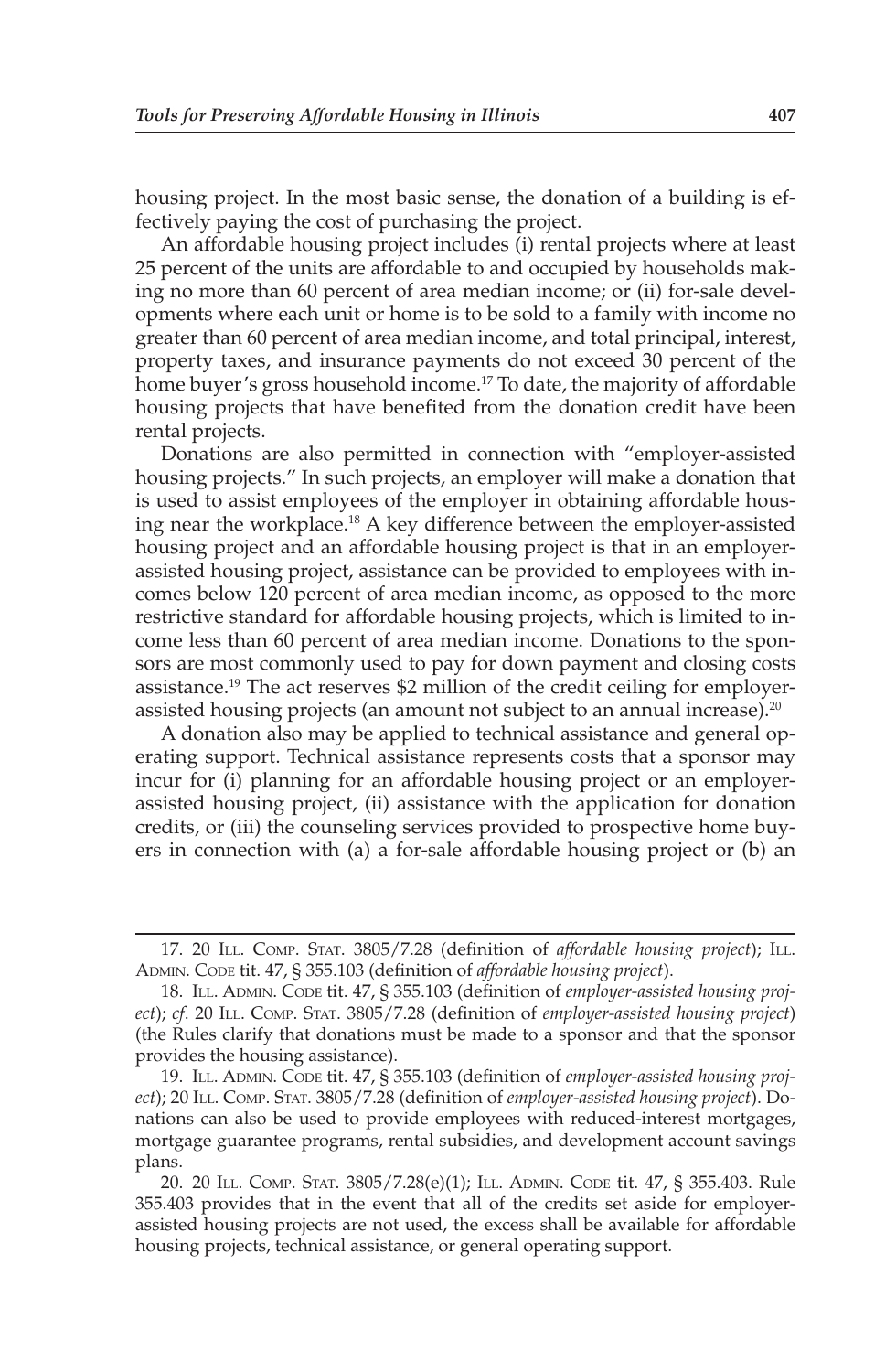employer-assisted housing project.<sup>21</sup> Donations can also be made for general operating support, which includes any "[a]ny cost incurred by a Sponsor, directly or indirectly, in connection with an Affordable Housing Project or an Employer-Assisted Housing Project."<sup>22</sup> Importantly, such costs can also include a proportionate amount of the sponsor's general overhead expenses.<sup>23</sup> The act reserves \$1 million of the credit ceiling for technical assistance and general operating support (an amount not subject to an annual increase). $^{24}$  The amount of the credit that is attributable to technical assistance and general operating support in connection with an affordable housing project, moreover, is limited to 10 percent of such project's overall credit allocation.<sup>25</sup> The 10 percent limitation does not apply to employerassisted housing projects. 26

## *C. Types of Property That May Be Donated*

 The most straightforward donation is a contribution of cash to the nonprofit sponsor.<sup>27</sup> Other types of property that can be donated include personal property, securities, waived permit fees, and below-market loans. Most prevalent, however, and most applicable to the preservation of affordable housing, are donations of real estate, which may include existing affordable housing projects.<sup>28</sup>

 The Rules allow not only for the outright donation of fee simple title, the beneficial interest in a land trust, or a ground lease of at least fifty years but also for the "bargain sale" of real property at a price below its fair market value.<sup>29</sup> In a bargain sale, the amount of the donation is the difference between the appraised value of the property and the sale price.<sup>30</sup>

26. *Id* .

 27. Cash donations must be documented by a copy of a check, wire–transfer, or other evidence. *Id* . § 355.304.

28. *Id* . § 355.306.

 29. *Id* . Note that Rule 355.306 contains different evidentiary requirements for donations of fee simple interest (copy of deed), real property held in land trusts (copy of trust and trust transfer document), and ground leases (copy of lease).

 30. *Id* . § 355.306. The Rules' allowance of a bargain sale is an important clarification. Without this clarification, there could have been an issue as to whether a transfer in exchange for a below-market payment could qualify under the Rules'

 <sup>21.</sup> ILL. ADMIN. CODE tit. 47, § 355.103 (defi nition of *technical assistance* ); *see also* 20 ILL. COMP. STAT. 3805/7.28 (definition of *technical assistance*).

<sup>22.</sup> ILL. ADMIN. CODE tit. 47, § 355.103 (definition of *general operating support*); see *also* 20 ILL. COMP. STAT. 3805/7.28 (defi nition of *general operating support* ).

<sup>23.</sup> ILL. ADMIN. CODE tit. 47, § 355.103 (definition of *general operating support*).

 <sup>24. 20</sup> ILL. COMP. STAT. 3805/7.28(e)(2). The Rules provide that in the event not all of the credits set aside for technical assistance or general operating support are used, the excess shall be available for affordable housing projects or employer-assisted housing projects. ILL. ADMIN. CODE tit. 47, § 355.406.

 <sup>25.</sup> ILL. ADMIN. CODE tit. 47, § 355.407.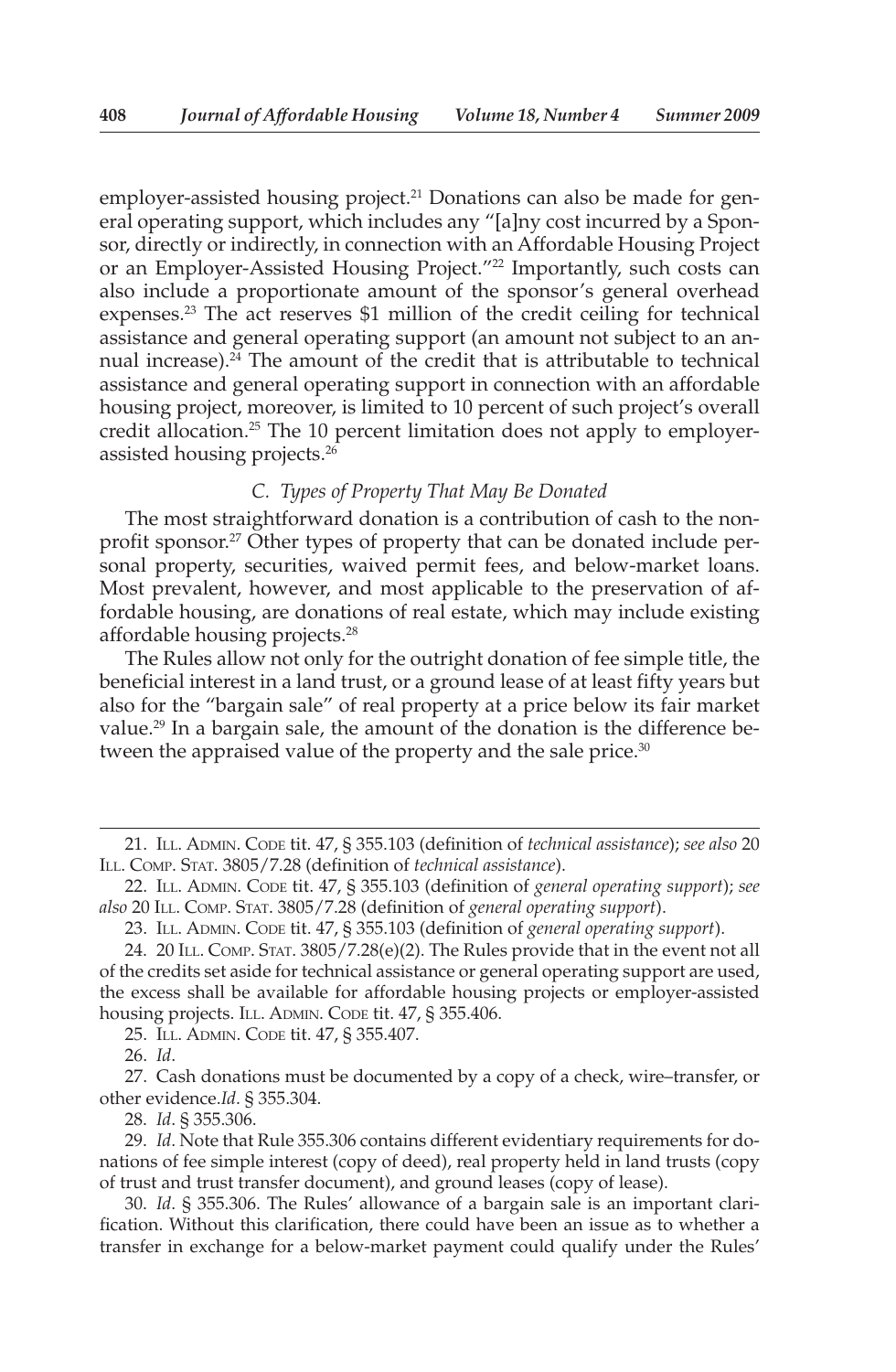For donation credit purposes, the value of all real estate donations is determined by an independent appraisal, obtained from an Illinois-licensed appraiser, that is completed within six months of the date of such donation. 31 The applicable agency may commission a second appraisal of the property, and the donation's fair market value will be deemed to be the lesser of the two appraised amounts.<sup>32</sup>

 The determination of the fair market value of donated real estate must consider existing legal restrictions on the property.<sup>33</sup> The authors' experience has been that legal restrictions requiring a property's use as affordable housing that are placed on the property concurrently with and as part of the donation process do not need to be considered in valuing the donated property. Because a project must be maintained as affordable housing for at least ten years in order to qualify for the donation credit, $34$  it is not uncommon for the donor of the property to require that such property be used for affordable housing for at least a ten-year period. The ability of an appraiser to disregard an affordable housing restriction placed on the property as part of the donation prevents the value of the donation from being reduced merely by a donor requiring that the property be used as required by the donation credit act and Rules.

 On March 30, 2007, IHDA adopted several amendments to the Rules. One such amendment added Rule 355.311, which limits donations by governmental entities.<sup>35</sup> This rule prohibits donations from the federal government or donations consisting of funds indirectly received from the federal government. Although it added certain restrictions with respect to donations from state or local governmental entities, Rule 355.311 also added additional types of donations that only governmental donors are permitted to make under the donation credit program.<sup>36</sup>

 Under the newly enacted Rule 355.311, only four types of donations from state and local governments may qualify for donation credits: money, waived permit fees and other customary charges, real property, and loans at below-market interest rates. Donations of money from state or local government entities are allowed only to the extent that such money does not

35. 31 Ill. Reg. 5797 (Apr. 13, 2007).

general requirement that a a transfer of property only qualifies as a donation if it is transferred without consideration. *See id*. § 355.103 (definition of *donation*) (a donation is "[m]oney, securities, or real or personal property that is provided without consideration to a Sponsor").

 <sup>31.</sup> *Id* .

<sup>32.</sup> *Id.* 

 <sup>33.</sup> *Id* .

 <sup>34.</sup> *Id* . § 355.103 (defi nition of *compliance period* ).

 <sup>36.</sup> ILL. ADMIN. CODE tit. 47, § 355.311. Section 355.311 of the Rules provides the only exception to the general exclusion of federal and state governmental entities from the definition of *donor* under § 355.103 of the Rules.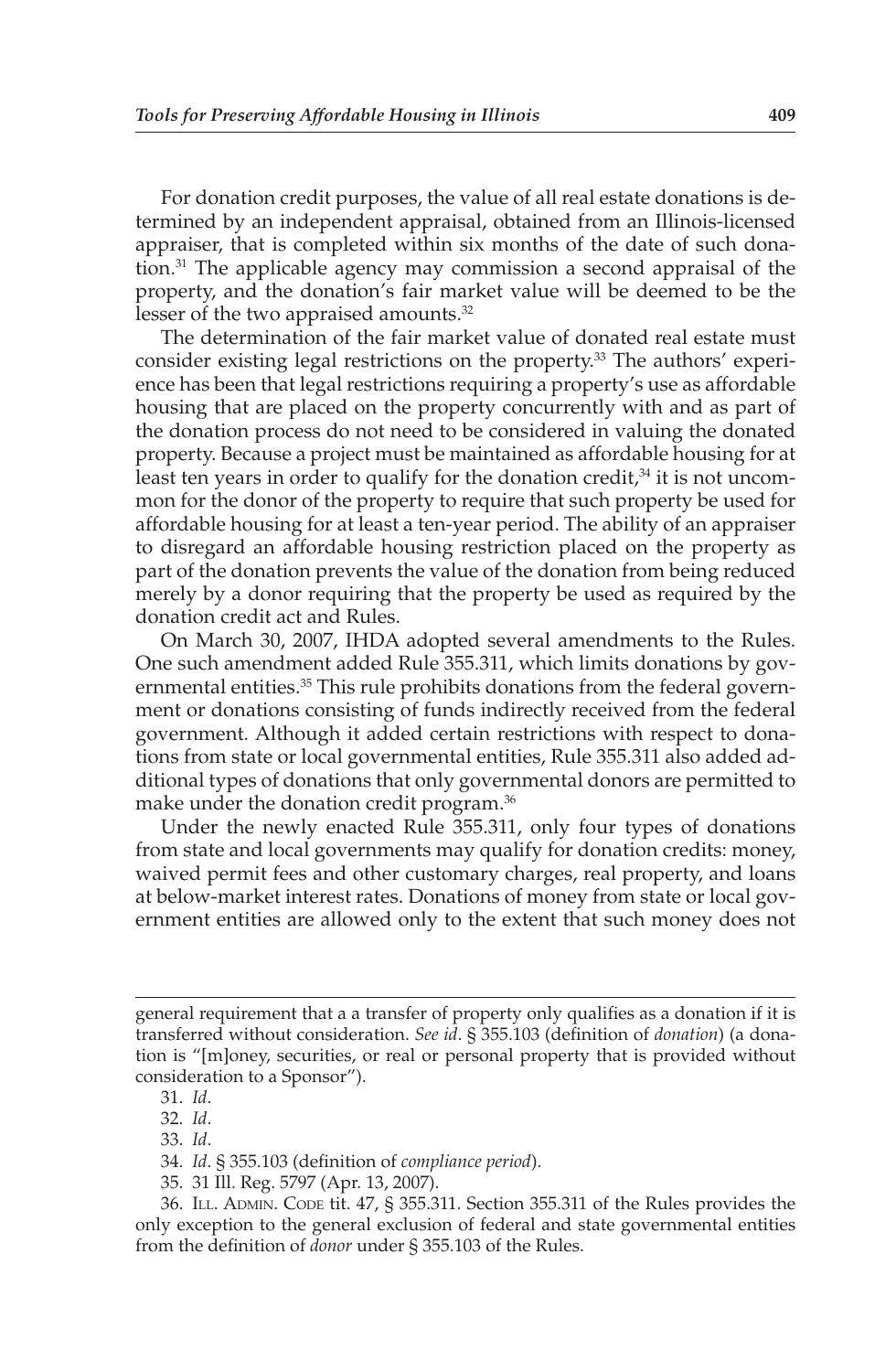come directly or indirectly from any federal or state program related to affordable housing or is not required to be repaid from the operations of the affordable housing project. $37$  Donations of real estate from state and local governments are subject to the same rules as real estate donations from nongovernmental entities. 38

 Rule 355.311 allows waivers of permit fees and other customary charges such as water and sewer permit fees, hook-up charges, or impact fees to qualify for donation credits. 39 This change acknowledges that state and local governments often make valuable contributions to an affordable housing project by waiving fees that would normally be charged on projects not designated as affordable housing. To qualify as a donation, the fee waiver must be made in favor of the nonprofit sponsor (as opposed to a partnership that may ultimately own the affordable housing project).

 Rule 355.311 also now allows for donations consisting of below-market loans that are made by state and local governmental entities.<sup>40</sup> The amount of a below-market loan donation equals the present value of the difference between market interest and actual interest to be paid over the term of the loan.<sup>41</sup> The authors are not aware of any donations consisting of belowmarket loans that have been made to date, and they anticipate a number of uncertainties with respect to this category of donation. For instance, how does one determine whether a loan bears a below-market interest rate? Would one use the applicable federal rate as defined in § 1274 of the Internal Revenue Code of 1986, or some other rate? Also, what discount rate would be applied in calculating the present value of the foregone interest? These and other questions are not addressed in the Rules or other guidance from IHDA and will need to be clarified before this aspect of the program is put into practice.

#### *D. Sponsor*

 A donation must be made to a qualifying sponsor. *Sponsor* is defined by the act as a not-for-profit entity that falls within at least one of three categories: (i) it is organized under the laws of Illinois or another state and has as a purpose either the development of affordable housing or home ownership education, depending on the use to which the donated property will be put; (ii) it is organized for the purpose of constructing or rehabilitating affordable housing units and has been issued a ruling from the IRS that the organization is exempt from income taxation under provisions of the Code; or (iii) it is an organization designated as a community development corporation by the U.S. government under Title VII of the Economic Opportunity

 <sup>37.</sup> *Id* . § 355.311(a).

 <sup>38.</sup> *Id* . § 355.311(c).

 <sup>39.</sup> *Id* . § 355.311(b).

 <sup>40.</sup> *Id* . § 355.311(d).

 <sup>41.</sup> *Id* .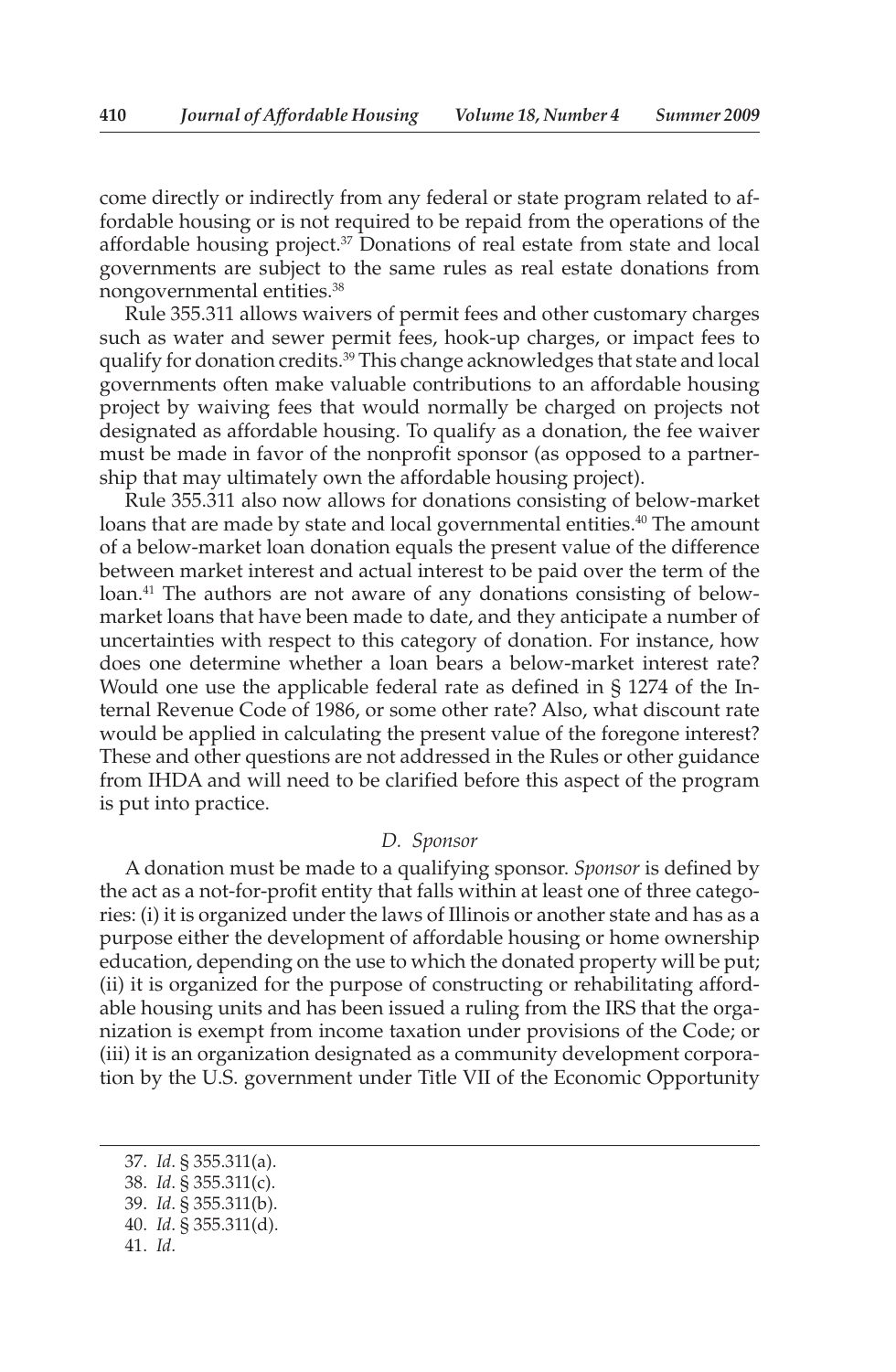Act of 1964.<sup>42</sup> The Rules adopt a more restrictive definition of the first category of sponsor than does the act; more specifically, the Rules require that the Illinois nonprofit corporation must have a purpose of constructing or rehabilitating affordable housing units in Illinois.<sup>43</sup> In addition, the Rules have clarified that a limited liability company that has a not-for-profit organization as its sole member can also qualify as a sponsor. 44

 Sponsors involved in affordable housing projects consisting of either multifamily housing projects or rental single-family projects must meet an additional requirement. Sponsors of such projects must materially participate in the development and operation of the project throughout a ten-year compliance period.<sup>45</sup> The material participation requirement is satisfied if the sponsor is the owner of the project, is the managing general partner or managing member of the owner, or holds a controlling interest in such entities. 46 Because some projects are structured where the sponsor is not part of the ultimate project ownership but instead plans to provide services to the project, the material participation requirement can also be satisfied by the sponsor's provision of (i) personal services to tenants or prospective tenants of a multifamily housing project or a rental single-family project; or (ii) professional services to a multifamily housing project on a "regular, continuous, and substantial basis" for more than 300 hours each year during the ten-year compliance period.<sup>47</sup>

#### *E. Reservation, Allocation, and Transfer of Credits*

 A sponsor must apply to one of the agencies for an allocation of donation credits. 48 Although the Rules prescribe the minimum factors to be considered by the agencies in allocating donation credits, 49 IHDA and the City of Chicago use different application forms and have their own procedures for deciding which projects will receive credits. Successful applicants are awarded a reservation letter setting forth an approved maximum amount of credits. 50 The donation must occur within twelve months of the date of the reservation, a deadline that may be extended with agency approval to

47. *Id.* § 355.103 (definition of *material participation*).

- 48. *Id* . § 355.203.
- 49. *Id* . § 355.204.

 50. *Id* . § 355.205(b). The annual requests to the agencies for donation credits generally exceed the available amount of credits, thus resulting in some projects not receiving credits. Although donation credits are typically oversubscribed, the excess demand for the credits is generally seen as less than the excess demand for other

 <sup>42. 20</sup> ILL. COMP. STAT. 3805/7.28 (2008) (defi nition of *sponsor* ).

 <sup>43.</sup> ILL. ADMIN. CODE tit. 47, § 355.103 (defi nition of *sponsor* ).

 <sup>44.</sup> *Id* .

 <sup>45.</sup> *Id* . § 355.206,.310.

 <sup>46.</sup> *Id* .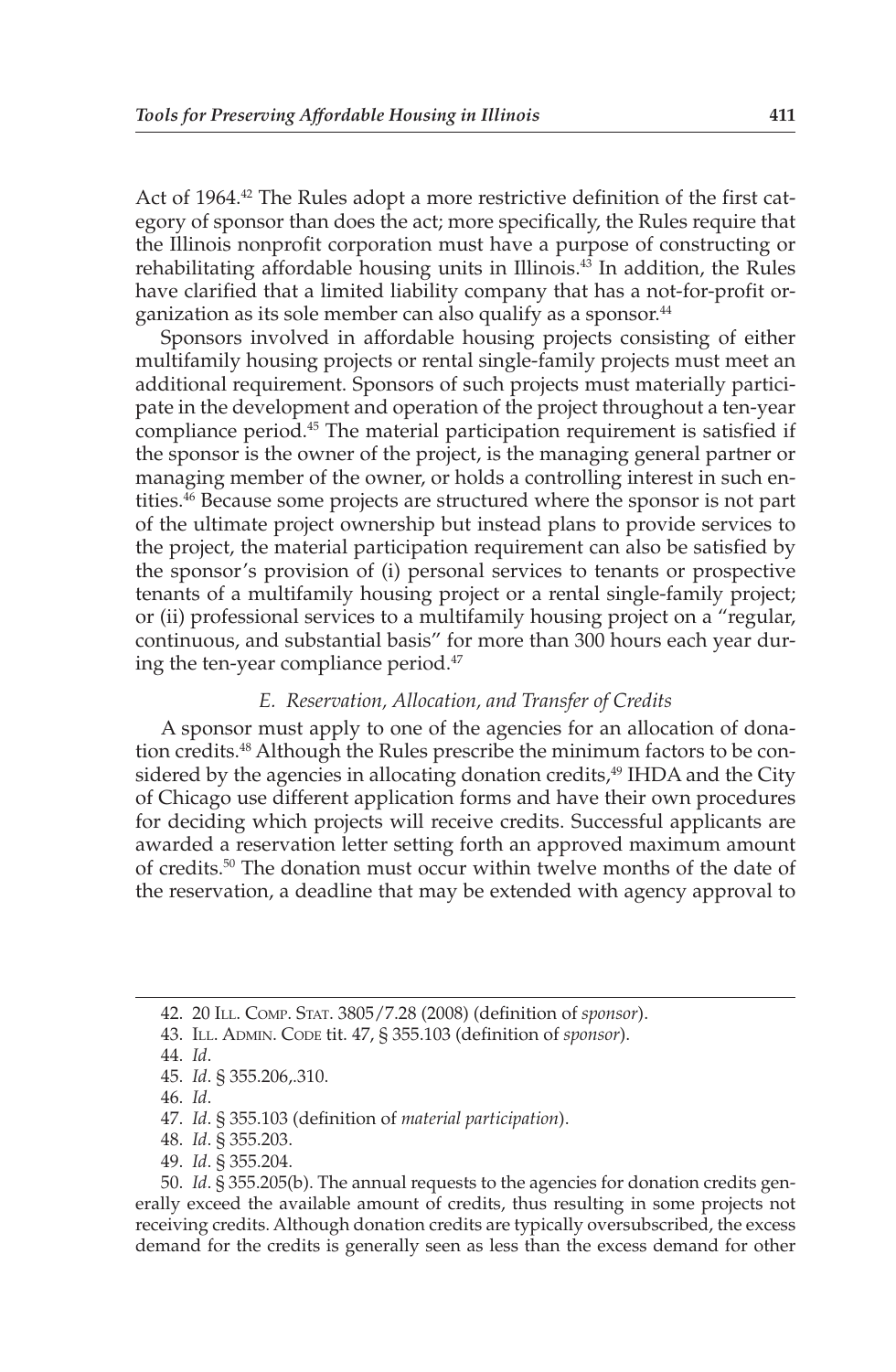twenty-four months for affordable housing projects and employer-assisted housing projects.<sup>51</sup> This twenty-four month deadline is critical because there is no provision allowing for credits that are reserved but not allocated within the twenty-four months to return to the agency. Thus, a failure to receive the required donation will result in the permanent loss of such credits.

 The allocation of donation credits to a project is conditioned on receipt by the agency of a substantial amount of documentation, including the certification by a sponsor as to compliance with the act and Rules, the ownership structure of the sponsor and owner, and execution and recordation of a regulatory agreement.<sup>52</sup> A regulatory agreement must also be entered into that will restrict the tenant income and rent levels as described above and that prohibits transfers of the project or changes to the owner's organizational structure without agency consent.<sup>53</sup> In addition, the sponsor must certify the receipt and amount of the donation. 54

 The Rules provide that the date of allocation for an affordable housing project is the date of the "initial closing" of such project. 55 The initial closing is when all legal requirements for the funding of the project have been satisfied and funds are available for distribution.<sup>56</sup> This generally means that the credit certificate is issued in conjunction with the closing of construction financing for the project. It is critical to note that under the Rules, the credits must be allocated within twenty-four months of the date of the reservation.<sup>57</sup> Given that affordable housing projects often involve multiple layers of financing that often progress at different speeds, projects will sometimes have a tight time frame requiring receipt of the donation and achievement of construction closing within twenty-four months. Fortunately, once donation credits are allocated, there is no potential recapture of the credits except in cases of fraud committed by the donor.<sup>58</sup>

 Once the agency has determined that a qualifying donation has occurred to a sponsor in fulfillment of the statutory and regulatory requirements and that initial closing has been achieved, it will issue the credit certificate to the donor. The sponsor must execute and attach a certification of donation to the credit certificate. Once the certificate has been issued

57. *Id* . (defi nition of *reservation* ).

forms of governmental financing, such as LIHTCs under Section 42 of the Code or governmental loans with low-interest rates or with reduced-payment requirements.

 <sup>51.</sup> *Id* . § 355.205(d); *see also id* . § 355.103 (defi nition of *reservation* ).

 <sup>52.</sup> *Id* . § 355.205(c).

 <sup>53.</sup> *Id* . § 355.207.

 <sup>54.</sup> *Id* . § 355.208.

 <sup>55.</sup> *Id* . § 355.209.

<sup>56.</sup> *Id.* § 355.103 (definition of *initial closing*).

 <sup>58.</sup> *Id* . § 355.210.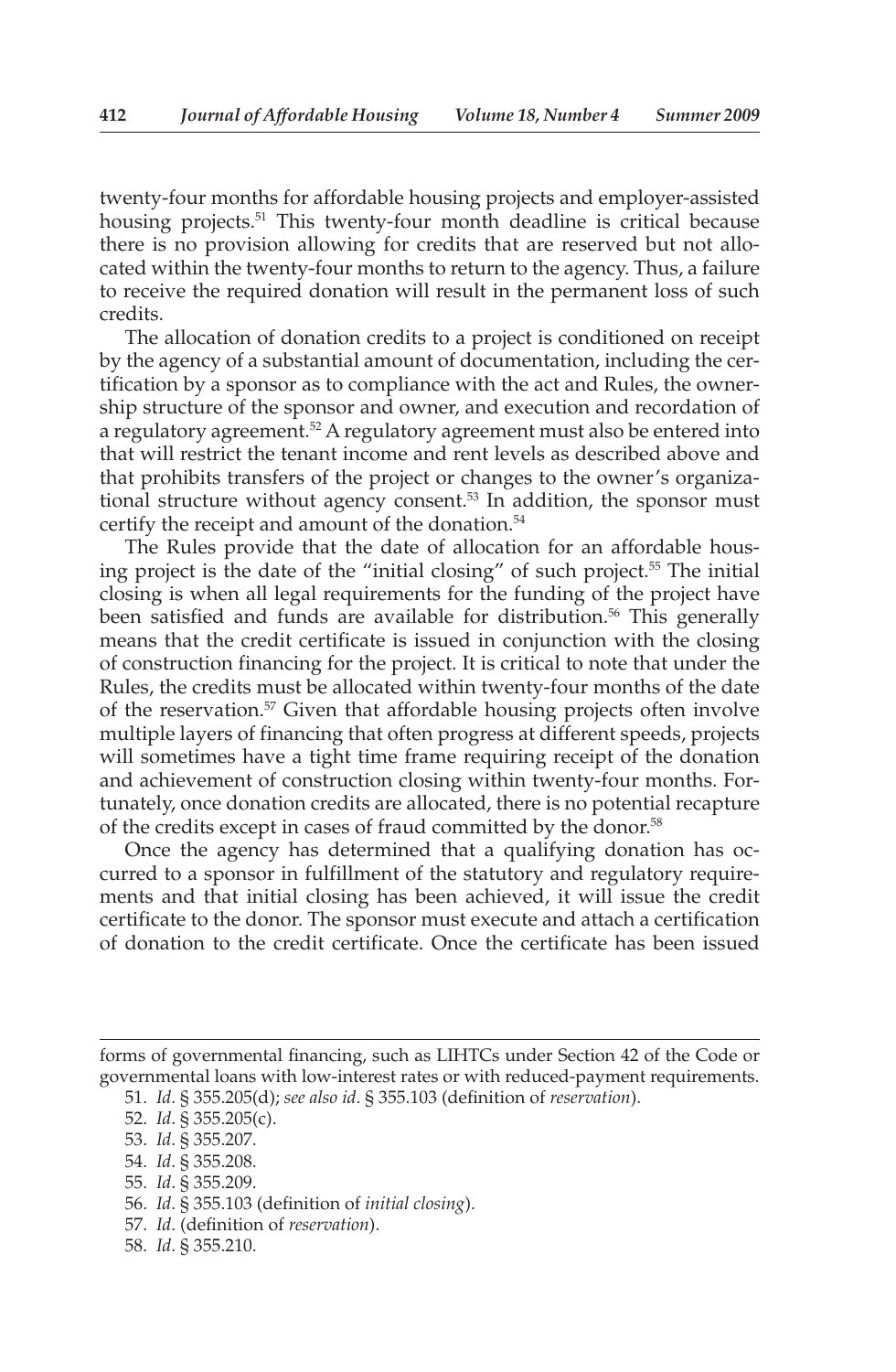and the required sponsor certification received, the donor may transfer the certificate and credits to one or more tax credit purchasers in exchange for cash consideration. The Rules anticipate and provide for such transfer as long as such an investor has "made a Donation to an Affordable Housing Project."<sup>59</sup> In practice, this requirement is usually satisfied in accordance with the minimum donation amounts prescribed by the Rules: \$10,000 or, if the amount of credits transferred is less than \$100,000, 10 percent of such lesser amount of credits.<sup>60</sup>

#### *F. How to Use Donation Credits to Preserve Affordable Housing*

 One of the important facets of the donation credit program is its ability to assist in preserving affordable housing. The credits can be used in a number of scenarios.

#### 1. Donation of Property—Owner Keeps Benefit of Credits

 One common scenario is where the owner of an affordable housing project wants to sell the project and monetize its investment. Potential purchasers of the project may want to convert the project to market-rate housing or even tear the building down and use the site for other purposes. The donation credits provide an incentive to the current owner to donate the project to a sponsor that will continue to use the property for affordable housing. The donor should receive a federal income tax deduction<sup>61</sup> if it donates the property to a sponsor that is exempt from taxes under Code  $\S$  501(c)(3), and it will also be able to use the donation credits to reduce its own Illinois tax liability. For example, a project owner could donate a project appraised for \$500,000 to a sponsor. The owner could receive up to \$250,000 of donation credits as well as a federal charitable deduction. Although the owner has not received the full \$500,000 fair market value of the project, the combination of federal and Illinois tax benefits would equal approximately 70 percent of the project's \$500,000 value. 62 For some project owners, this level of return provides a sufficient ability to receive some benefits from the project while allowing the project to continue to provide affordable housing. As discussed above, donors that are unable to use all of the tax credits, including tax-exempt donors that do not pay tax, can instead sell the credits to tax credit purchasers. Thus, the owner of a project worth \$500,000 could donate the property and generate \$250,000 of tax credits that could be sold for \$212,500 (assuming a credit price of \$0.85 per credit). In this

 <sup>59.</sup> *Id* . § 355.309; *see also* 20 ILL. COMP. STAT. 5/214(C) ( 2008) (permitting transfers to donors as well as purchasers of land designated solely for affordable housing projects).

 <sup>60.</sup> *Id* .

 <sup>61.</sup> I.R.C. § 170 (2006).

 <sup>62.</sup> The calculation of the owner's actual savings would depend on the owner's federal and state tax bracket and the tax rates in effect at the time of the donation.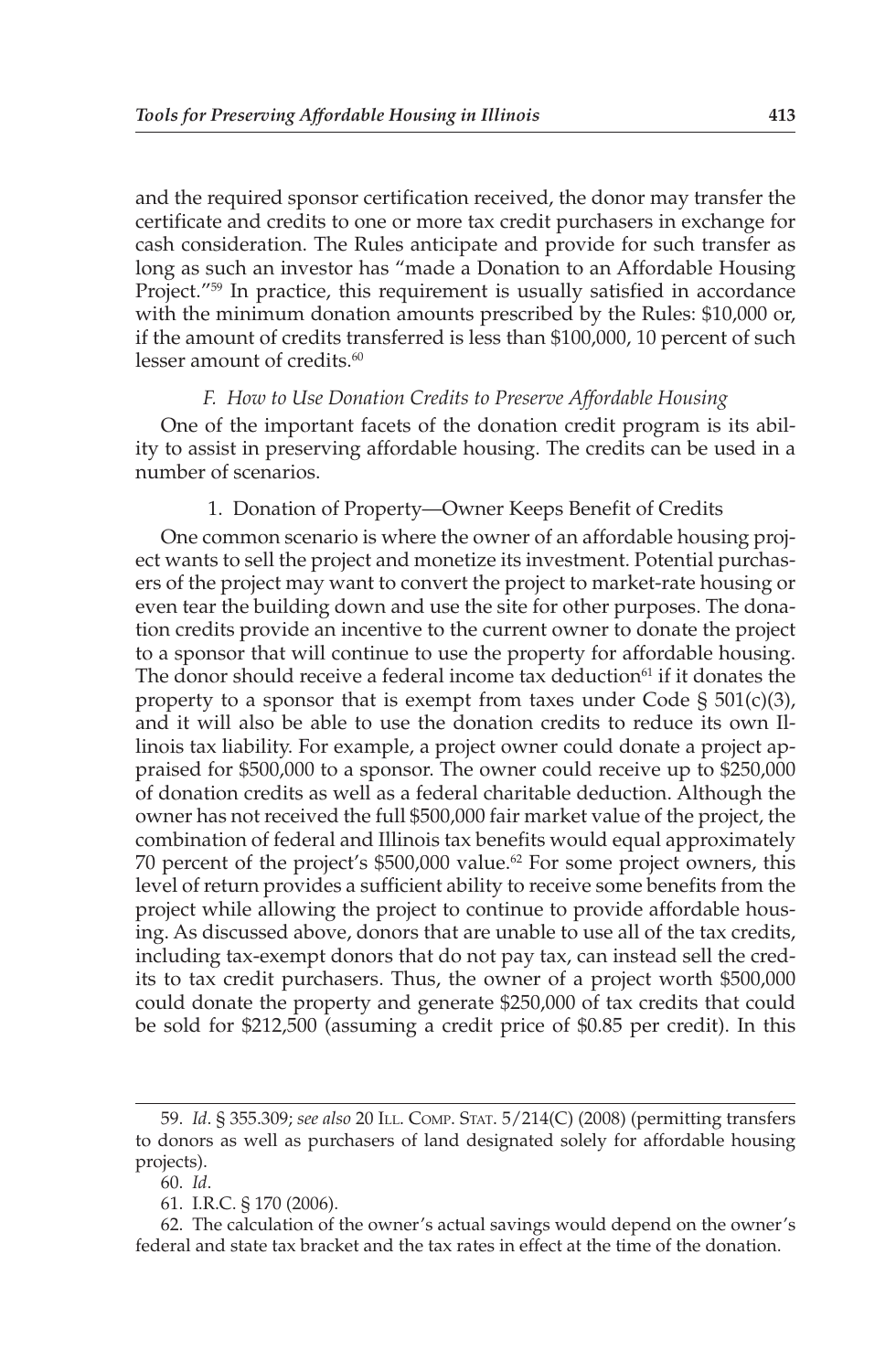scenario, the owner is able to monetize the credits and retain the federal deduction for the charitable contribution to a tax-exempt entity.<sup>63</sup> It is also important to view the above transactions from the sponsor's perspective. It has received a project worth \$500,000 for no cost.

#### 2. Bargain Sale of Property

 The donation structure described above can be further enhanced in a bargain sale structure. For example, the owner of the \$500,000 project could sell it to a sponsor for \$200,000. The result of the bargain sale would be a \$300,000 donation resulting in \$150,000 of donation credits. If the owner sold the credits for \$0.85 per credit, it would receive \$127,500 for the credits. Thus, the owner would receive \$327,500 in cash proceeds as well as some federal tax benefits associated with the charitable contribution of the property. The return to the owner has been significantly enhanced through the use of the bargain sale structure. However, this enhancement has come at a cost to the sponsor: it has now received a \$500,000 project at a cost of \$200,000. Nevertheless, from the sponsor's perspective, the bargain sale approach provides \$300,000 in tangible benefits to the project provided it can finance the \$200,000 cost.

## 3. Donation of Property and Sponsor Keeps Credit Proceeds

 Another variation on the donation credit structure is where the property is owned by an owner that is extremely benevolent (generally, a state or local governmental entity or a charitable organization). If the owner does not wish to profit from the sale of the project but instead wishes to ensure continued use of the project to provide affordable housing, then there is an opportunity to bring to a project even more resources that can then be used to rehabilitate the project. In this scenario, the owner donates the project to the sponsor and allows the sponsor to keep the proceeds of a credit sale. A project worth \$500,000 would generate \$250,000 of credits. The sponsor would also receive the \$212,500 of proceeds generated from the sale of the credits, which could be used to rehabilitate the project. In this scenario, the sponsor has received a \$500,000 building and \$212,500 of credit proceeds—a very desirable outcome.

## 4. Donation of Property for Use in a Low Income Housing Tax Credit Project

 All of the above scenarios can be coupled with the federal Low Income Housing Tax Credit (LIHTC) program under Code Section 42 when the

 <sup>63.</sup> Note that because the credits are sold at a discount of \$0.85 per credit and because such a sale itself may be taxable, the owner's benefit from the transaction would be less than the 70 percent it would receive if the credits were used by the owner.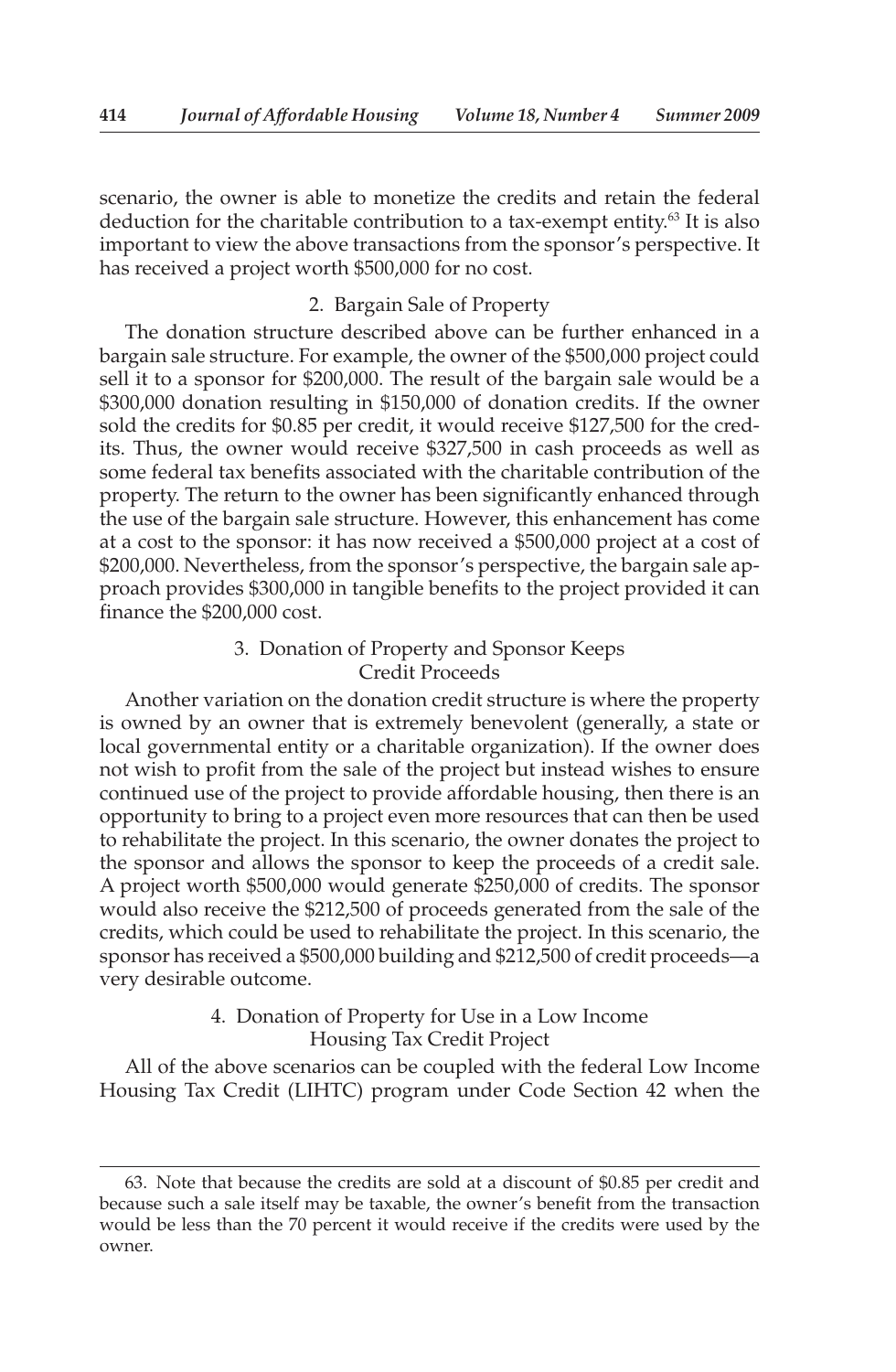project will undergo a substantial rehabilitation. This is accomplished by the sponsor, after receiving the building donation, transferring the project to a partnership or limited liability company that would own the project and generate LIHTCs. The use of LIHTCs can bring significant equity, allowing for a substantial rehabilitation of the project. This is by far the most common use of the donation credit.

 Although the LIHTC program is very detailed and beyond the scope of this article, an extremely brief summary would be that ten years of LIHTCs can be generated based on the costs of rehabilitating a residential rental project. 64 In addition, a lesser but still significant amount of LIHTCs can sometimes be generated from the costs of acquiring a project that will also be rehabilitated.<sup>65</sup>

 An example of a combination of LIHTCs and donation credits would be as follows. Assume that the sponsor received a donation of a project valued at \$500,000 and wanted to perform \$2 million of rehabilitation work and incur \$300,000 of other costs not eligible for LIHTCs. The sponsor could sell<sup>66</sup> the project to an LIHTC partnership<sup>67</sup> for the appraised \$500,000 value.<sup>68</sup> If \$450,000 of the sales price was allocable to the building (and only \$50,000 allocable to the project land),<sup>69</sup> the \$450,000 of build-

 <sup>64.</sup> LIHTCs are generally allocated by state credit agencies from a limited amount of credits allowed under Section 42 of the Code. I.R.C. § 42(h)(3)(C) (2000). In Illinois, IHDA and the City of Chicago can both make allocations of LIHTCs. LIHTCs can also be generated through the use of tax-exempt bonds. *See* I.R.C. § 42(h)(4) (2006).

 <sup>65.</sup> Note that there are a number of technical requirements that must be met in order to be eligible for LIHTCs based on the costs of acquiring a project. These requirements include: (i) the project must be "purchased" by the entity that will own the project for fifteen years and generate the LIHTCs, (ii) the project cannot have been placed in service in the prior ten years, and (iii) the seller of the project cannot have more than a 50 percent relationship to the buyer of the project. I.R.C. § 42(d)(2) (2000).

 <sup>66.</sup> If the project did not qualify for LIHTCs based on the costs of acquisition, the sponsor can sometimes make a capital contribution of the property to the project partnership.

 <sup>67.</sup> In order to qualify for LIHTC acquisition credits, the sponsor's interest in the capital and profits of the LIHTC partnership must be less than 50 percent. I.R.C.  $§ 42(d)(2)(B)(iii), (D)(ii).$ 

 <sup>68.</sup> It is common in such transactions for the sponsor to receive some of the sales price in the form of seller financing that is paid out of project cash flow and future sale or refinance proceeds. In a situation where the sponsor receives the property in a bargain sale, the transaction would be structured to ensure that the project partnership would pay the sponsor an amount sufficient for the sponsor to immediately convey the bargain sale price to the original owner/donor.

 <sup>69.</sup> LIHTCs are only available for the costs of acquiring a "building" and for rehabilitation costs capitalized into the cost of the building. I.R.C.  $\S 42(d)(1)$ , (e)(2) (A) (2000).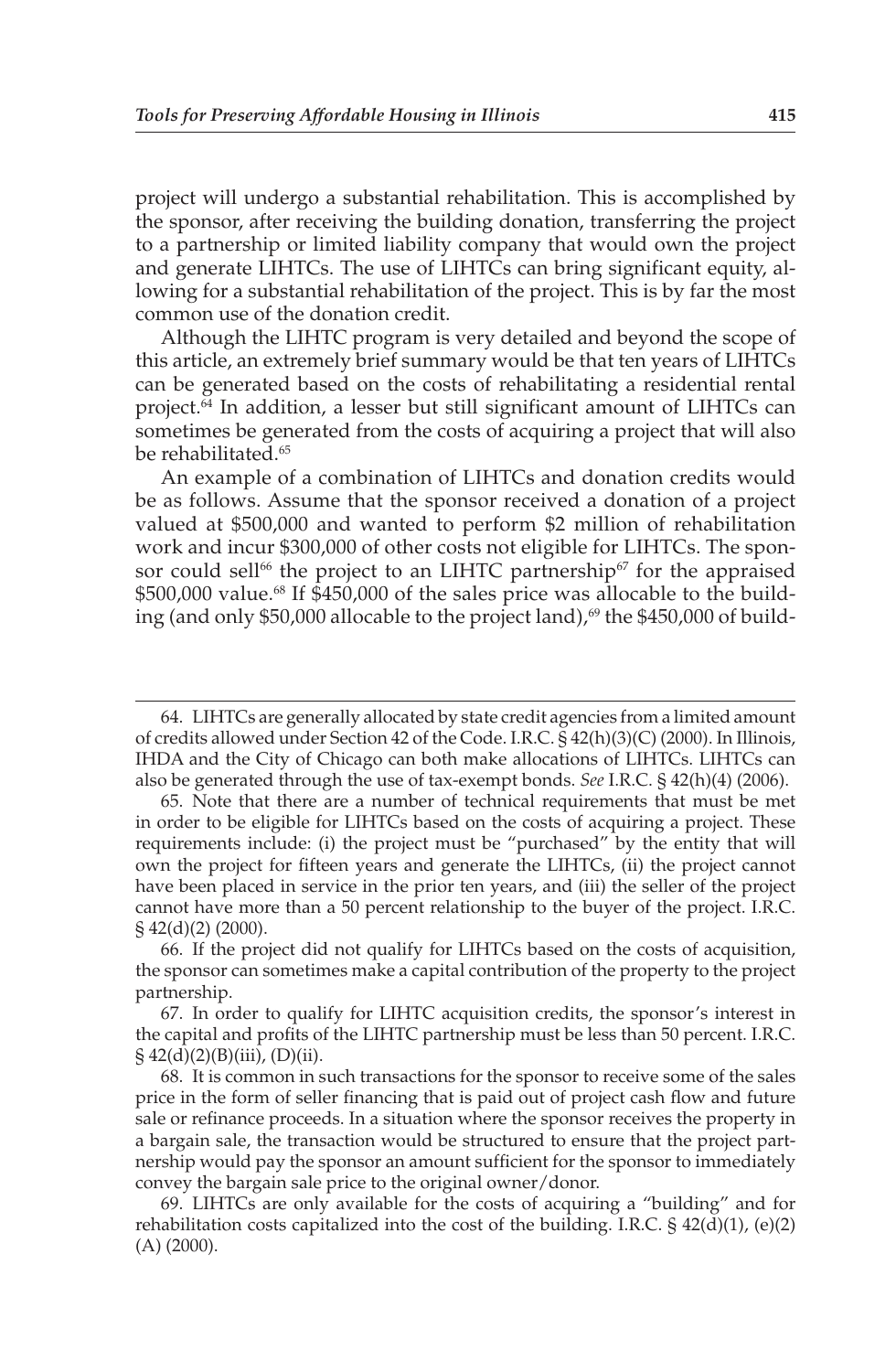ing costs could generate LIHTCs in the amount of \$16,350 per year for ten years, or a total of \$163,500 of LIHTCs. 70 If such LIHTCs were sold to an investor in the project partnership for \$0.75 per LIHTC, this would generate an additional \$122,625 of funds available for the rehabilitation of the project. In addition, \$2 million in rehabilitation costs would generate \$180,000 of LIHTCs per year for ten years, or \$1.8 million total LIHTCs.<sup>71</sup> Syndication of these credits at \$0.75 would result in an additional \$1.35 million of proceeds to pay for the rehabilitation.

 Total project costs would be the \$2 million rehabilitation and perhaps \$300,000 of other costs not qualifying for LIHTCs, for a total of \$2.3 million. Of this amount, LIHTCs could generate \$1,460,363 of the required funds. Furthermore, if the original owner of the project were willing to allow the sponsor to keep the proceeds of the sale of the \$250,000 of donation credits and those credits were sold at \$0.85 per credit, then an additional \$212,500 of proceeds would be generated. The sponsor could loan or make a capital contribution of these funds to the partnership to pay for rehabilitation costs. Thus, of the total \$2.3 million of project costs, \$1,672,863 (or 72.7 percent) could be paid for with LIHTCs and donation credits. The project would only need to obtain \$627,138 in bank or other financing. By reducing the financing needs of the project to less than 28 percent of total project costs, donation credits and LIHTCs have combined to create a powerful source of financing for the preservation and rehabilitation of affordable housing.

#### **II. The Illinois Federally Assisted Housing Preservation Act**

 The State of Illinois passed legislation on July 14, 2004, known as the Federally Assisted Housing Preservation Act, which was codified in the Illinois Compiled Statutes as 310 Ill. Comp. Stat. 60/1-10.1. The purpose of this act is to "preserve and retain to the maximum extent possible, as housing affordable to low and moderate income families or persons, those privately owned dwelling units that were provided for such purposes with federal assistance."<sup>72</sup>

 This act assists in preserving affordable units by granting tenants' associations the right to purchase their building upon the occurrence of certain triggering events, including the main target of the legislation, nonrenewal of Section 8 contracts. According to the Chicago Rehab Network, 42,578 units in Illinois were under project-based Section 8 contracts expiring in the

<sup>70.</sup> These figures are calculated using the March 2009 acquisition credit rate of 3.27 percent. Rev. Rul. 2009-8, I.R.B. 2009-10 (Feb. 19, 2009).

 <sup>71.</sup> The annual tax credit rate on rehabilitation expenditures is no less than 9 percent for projects placed in service after July 30, 2008, and before December 31, 2013. I.R.C. § 42(b)(2) (2000).

 <sup>72. 310</sup> ILL. COMP. STAT. 60/2 (2008).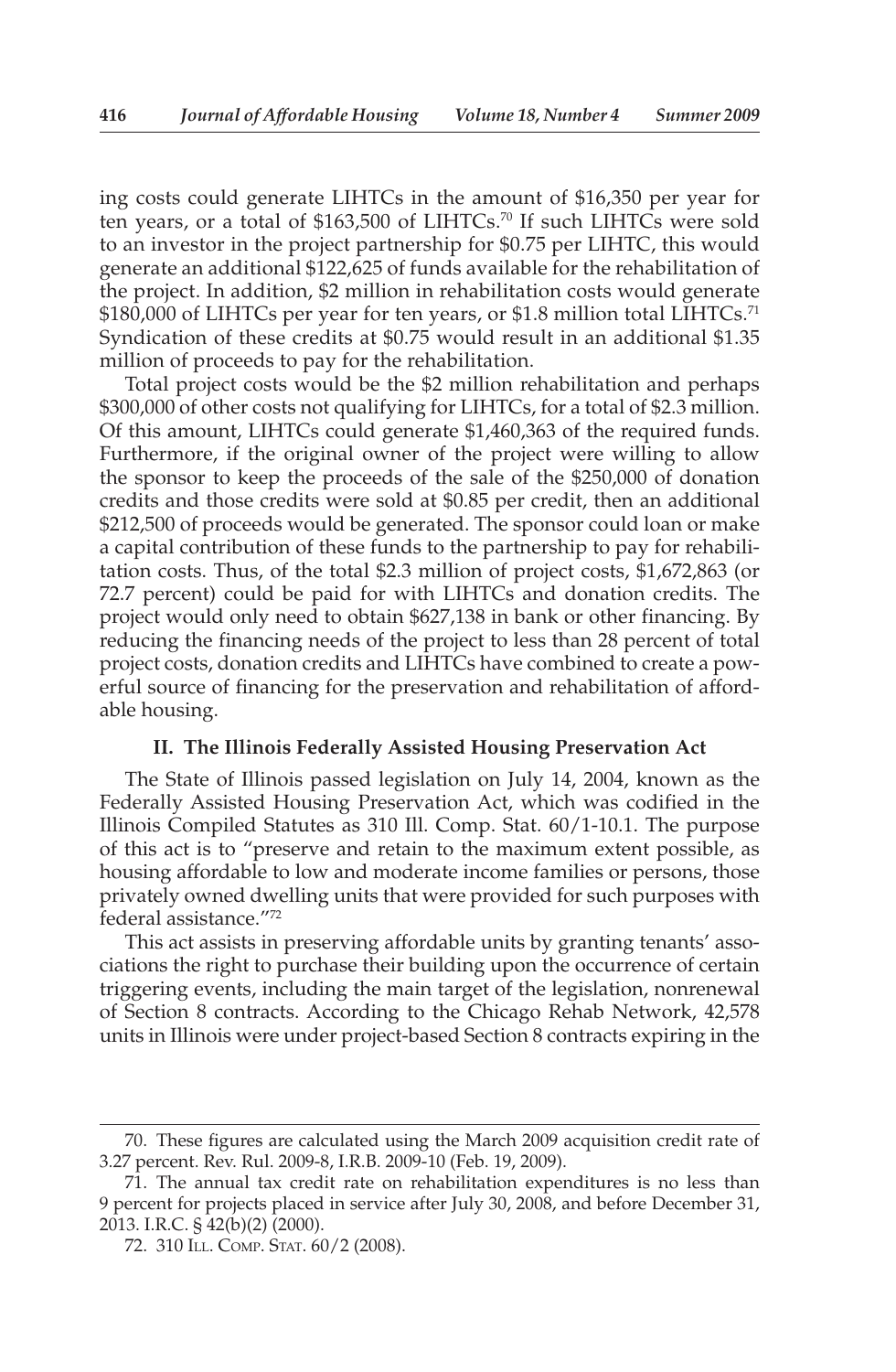years 2007–2012.<sup>73</sup> When these contracts are up for renewal, unless otherwise restricted, landlords may opt out of the program.<sup>74</sup> As a result, most of the 42,578 units are at some risk of nonrenewal. Of the 42,578 units, 8,000 are classified as high-risk for nonrenewal by the Chicago Rehab Network. 75

#### *A. What Programs Are Covered by the Act?*

 The types of programs included in the definition of *assisted housing* under the act are (1) Section 8 project-based rental assistance; (2) Housing and Urban Development (HUD) Below Market Interest Rate Program (§ 221(d)(3)); (3) § 236 of the National Housing Act; (4) § 202 of the National Housing Act; (5) § 101 of the Housing and Urban Development Act of 1965, a rent supplement program; (6) rural rental housing under §§ 514 and 515 of the Housing Act of 1949; and (7) the LIHTC program under Section 42 of the Internal Revenue Code.<sup>76</sup>

## *B. Notice Period*

 When the owner of assisted housing wishes to sell, dispose of, complete prepayment, or complete a termination of federal assistance under of the aforementioned programs, the owner must notify tenants and all affected public entities (including the mayor of the city in which the assisted housing development is located, the public housing authority in whose jurisdiction the assisted housing development is located, and the IHDA) of its intent at least twelve months in advance of taking this action.<sup>77</sup> This twelvemonth notice period coincides with HUD's requirement that an owner notify tenants twelve months in advance of the owner's intent to not renew a Section 8 contract.<sup>78</sup> By including public entities in the notice provisions, the state and relevant municipalities are better able to track these developments and assist in preservation efforts if they so desire. To that end, IHDA has been posting the notices it receives on its website so that any interested party can stay informed.<sup>79</sup>

 After receipt of the notice of the owner's intent to not renew under the relevant federal assistance program, $80$  the tenants have sixty days to inform the owner (1) that they have formed a tenants' association (which

 <sup>73.</sup> THE AFFORDABLE HOUSING FACT BOOK , www.chicagorehab.org/crn/factbook/ index.aspx (last visited July 5, 2009)

 <sup>74.</sup> OFFICE OF MULTIFAMILY HOUS., U.S. DEP'T OF HOUS. & URBAN DEV., SECTION 8 RENEWAL POLICY: GUIDANCE FOR THE RENEWAL OF PROJECT-BASED SECTION 8 CONTRACTS 2-2 (2008), available at www.nhlp.org/html/pres/s8renew%2011-7-01.pdf.

 <sup>75.</sup> THE AFFORDABLE HOUSING FACT BOOK , supra note 73.

 <sup>76. 310</sup> ILL. COMP. STAT. 60/3(e).

 <sup>77.</sup> *Id.* 60/4.

 <sup>78.</sup> OFFICE OF MULTIFAMILY HOUS., supra note 74, at ch. 8-2.

 <sup>79.</sup> ILL. HOUS. DEV. AUTH., DOWNLOADS , www.ihda.org/Downloads.aspx?FileCate goryID=1,6&SetSearchString=Preservation%20Act (last visited July 5, 2009).

 <sup>80.</sup> In that notice, owners must provide the following information: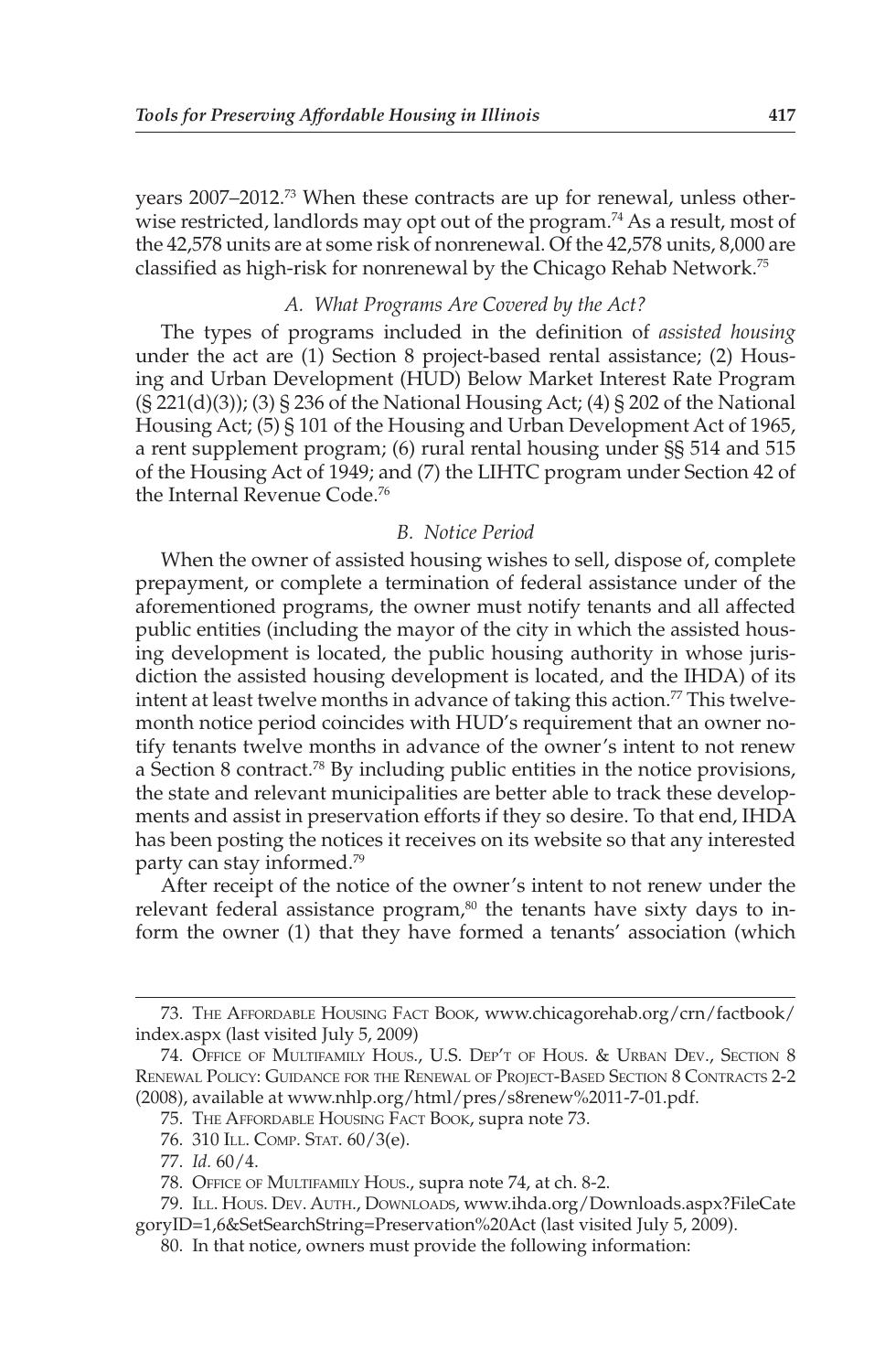must represent a majority of tenants in the assisted housing building) $81$  and (2) of the name of the person designated by the association as the tenants' representative. 82

 Once the tenants' association is formed, it may enter into an agreement with a nonprofit or private purchaser who will agree to maintain the affordability restrictions and represent the residents' interests. Because it is unlikely that the tenants' association will have the funding with which to purchase the property itself, these types of partnerships can be helpful to provide the needed equity. Once an agreement is entered into between the association and the purchaser, the purchaser will assume the association's rights and responsibilities under the act.<sup>83</sup>

## *C. Offer*

 Following the receipt of the information regarding the existence of the tenants' association, the owner has sixty days to provide the association with a bona fide offer for sale of the property.<sup>84</sup> This bona fide offer must include the sales price, terms of the financing that the buyers would assume, the terms of any seller financing, and information on any improvements that the seller plans to make.<sup>85</sup> The association has ninety days to respond to the owner that it intends to purchase the property.<sup>86</sup> No other information has to be given by the association to the owner at this point in the process.

 After notifying the owner that it intends to purchase the housing, the association has an additional ninety days during which to make a bona fide offer to the owner evidenced by a purchase contract and earnest money equal to 5 percent of the offer.<sup>87</sup> During this ninety-day period, the owner must make available to the association documents related to the functioning of the property, including information on operating expenses, inspections, capital expenditures, and vacancy rates.<sup>88</sup> If there is no agreement on price within sixty days of the ninety-day period, the fair market value will

- 2. "characteristics of the property including the number of units, and the names and addresses of the owners";
- 3. "the date on which the owner intends to sell, lease, complete prepayment, complete termination, or otherwise dispose of the property"; and
- 4. "a detailed list of affordability restrictions applicable to the property."

310 ILL. COMP. STAT. 60/4.

- 83. *Id.*
- 84. *Id.* 60/5.
- 85. *Id.*
- 86. *Id.* 60/6(a).
- 87. *Id.* 60/7(a).
- 88. *Id.* 60/6(b).

 <sup>1. &</sup>quot;the address of the assisted housing";

 <sup>81.</sup> *Id.* 60/3(g).

 <sup>82.</sup> *Id.* 60/4(b).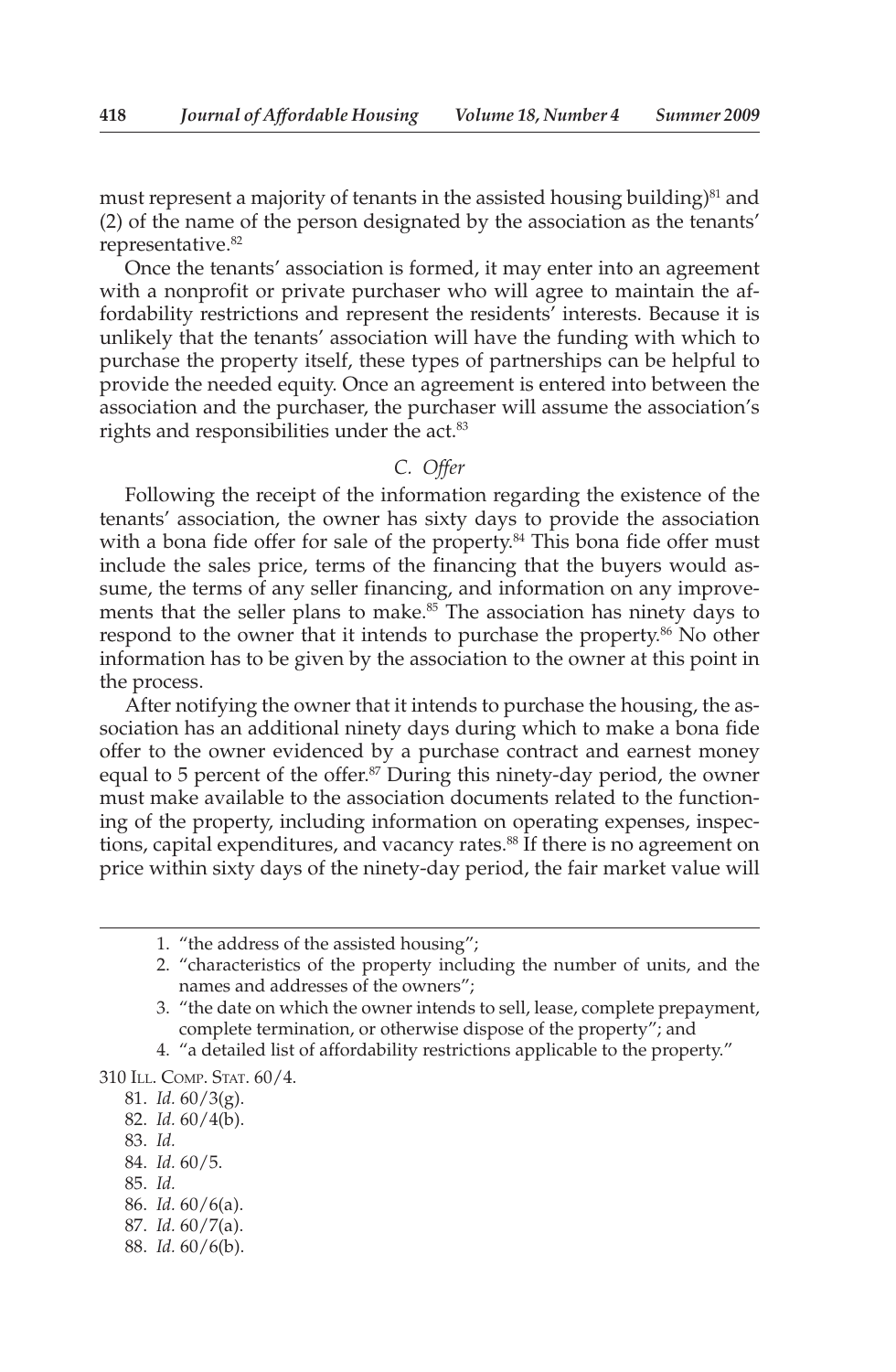be determined by two independent appraisers, one hired by the owner and one hired by the association. If the appraisers are unable to reach agreement on the fair market value, the parties can agree to take an average of the two appraisals or jointly hire a third appraiser whose decision would be binding. 89 Once an agreement on price is made and a purchase contract is signed, the association must agree to close within ninety days from the date of the contract.<sup>90</sup>

#### *D. Obstacles to Success*

 This statute aids in preservation efforts by allowing tenants the right to purchase their federally assisted building and maintain the building's affordability. However, there are two main obstacles to the act's implementation: time and money. If a tenant association does not already exist at the time the twelve-month notice is sent, there are only sixty days within which to form an association representing a majority of tenants. This is a challenge and one addressed by other states and municipalities with similar statutes with longer notice periods. For example, San Francisco requires owners to send notice to tenants eighteen months prior to their nonrenewal. The tenants' association, or other qualified entities, receive notice at fourteen months; and the receipt of an offer from the tenants' association, or other qualified entity, is required no later than eight months prior to the termination of the federal assistance.<sup>91</sup> The overall time frame is similar to the Illinois act; however, two significant differences are (1) the initial notice to the tenants is sent six months earlier than in Illinois, giving the tenants more time to develop a plan to address the contents of the notice; and (2) unlike the Illinois act, which requires the tenants' association be formed within sixty days of the initial notice, the San Francisco act only requires an offer be made prior to eight months before the expiration of the federal assistance. Consequently, if there is no tenants' association, the San Francisco approach effectively provides ten months to form an association and find equity to purchase the building.

 Under the Illinois act, even if a tenants' association is already in existence at the time the notice is received, finding enough money and/or a nonprofit or private purchaser partner may be difficult in the time frame allotted. Tenants' associations are not generally capitalized to the extent they would need to be to purchase the building on their own. Nonprofits and private purchasers who may be interested buyers may also have difficulty committing financial resources within only a few months.

 These timing restraints and the likely delays in securing capital necessarily mandate the process of organizing to occur even prior to anyone receiving notice of nonrenewal under the act. Some Illinois organizations have

 <sup>89.</sup> *Id.*

 <sup>90.</sup> *Id.* 60/7(c).

 <sup>91.</sup> S.F., CAL., ADMIN. CODE § 60.8(d) (2009).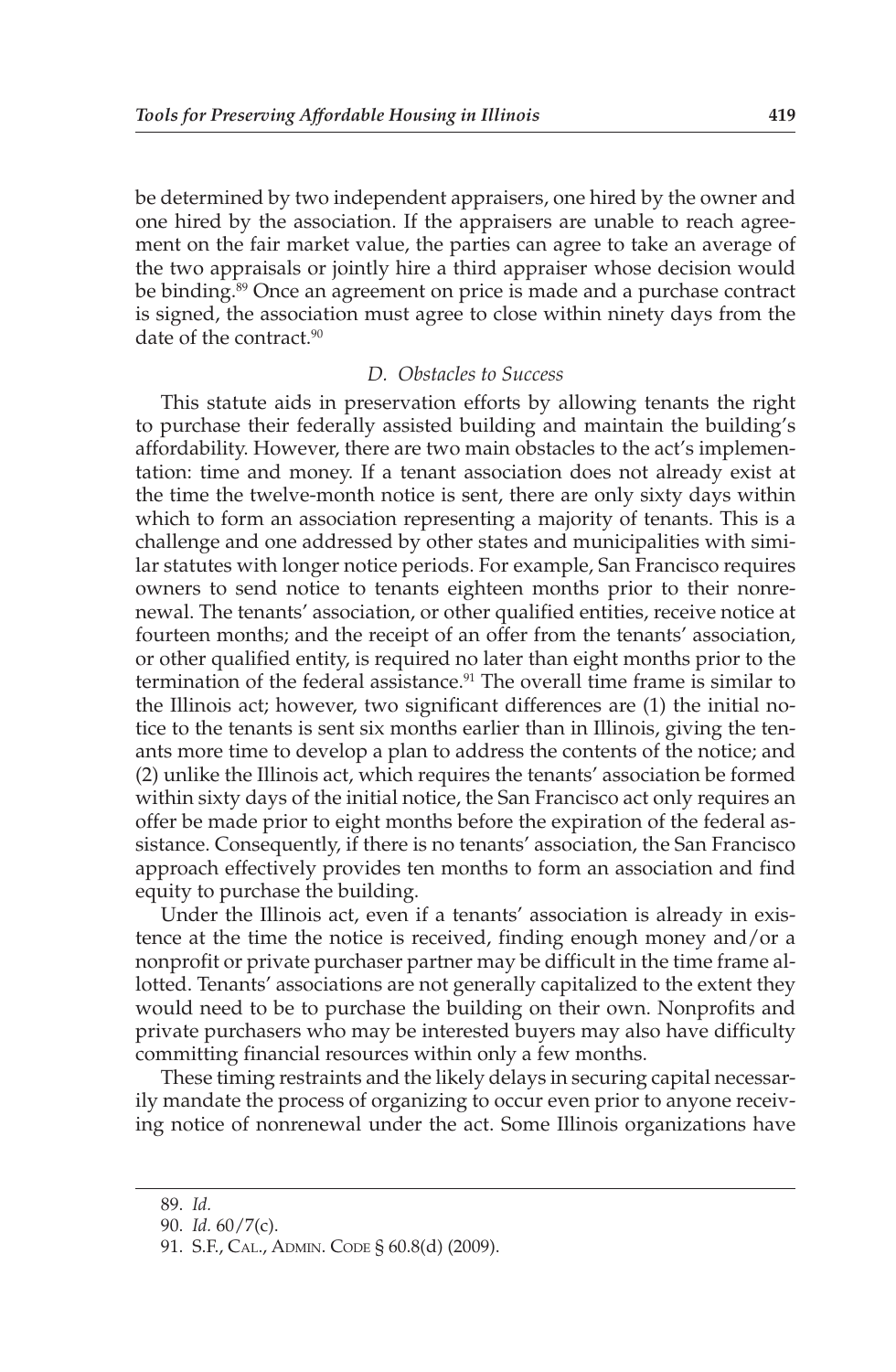been attempting to do this through the education of tenants. Resources are limited for this type of effort, but without it, there is little opportunity for this act to meet its goal of preserving affordable housing units.

#### *E. Legal Troubles*

 To date, the act has not been challenged in Illinois state or federal courts. However, a similar act in Minnesota was challenged and determined by the U.S. Court of Appeals for the Eighth Circuit in *Forest Park II v. Hadley* to violate the Supremacy Clause.92 In *Forest Park II* , the property owners were attempting to prepay their mortgage under the federal § 236 program when they were informed that in addition to the federal rules governing their prepayment, they also had to follow state rules, which included a twelve-month notice of repayment to tenants and a tenant impact statement. They brought suit claiming that the state ordinance preempted federal law.<sup>93</sup> The court of appeals ruled in the property owners' favor, finding that the Minnesota statute did violate the Supremacy Clause because in order for Minnesota to enforce its own statutes, it would be ". . . standing in the way of an owner's exercise of its federally granted right to prepay and withdraw from the program."<sup>94</sup> The court attempted to limit its holding to the prepayment process, specifying, "We do not suggest that all state attempts at preserving existing federally subsidized, low-income housing are preempted. . . . When however, these state programs place additional requirements on federal program participants, restrict the exercise of the participants' federally granted prepayment rights, or create delays in the prepayment process, they are preempted."<sup>95</sup>

 The ruling in *Forest Park II* was followed by the Supreme Court of New York County ruling in *Real Estate Board of New York v. City Council of City of New York* , which held that Local Law 79, a law passed by the New York City Council that allowed tenants' associations the right of first refusal to purchase buildings withdrawing from federal assistance programs, is preempted by federal housing law.<sup>96</sup>

 These two rulings cast a shadow on the legality of the Illinois act, which includes the same prepayment requirements as the Minnesota statute and similar requirements as New York Local Law 79.

#### **III. Real Estate Tax Tools**

 Real estate taxes are a significant annual operating expense for any property. For many low-income housing developments with tight budgets, the way that real estate taxes are assessed on a property can often make the difference between operating at a profit and running a deficit. Recogniz-

95. *Id.*

<sup>92. 336</sup> F.3d 724 (8th Cir. 2003).

 <sup>93.</sup> *Id.* at 727.

 <sup>94.</sup> *Id.* at 734.

<sup>96. 842</sup> N.Y.S.2d 218 (2007).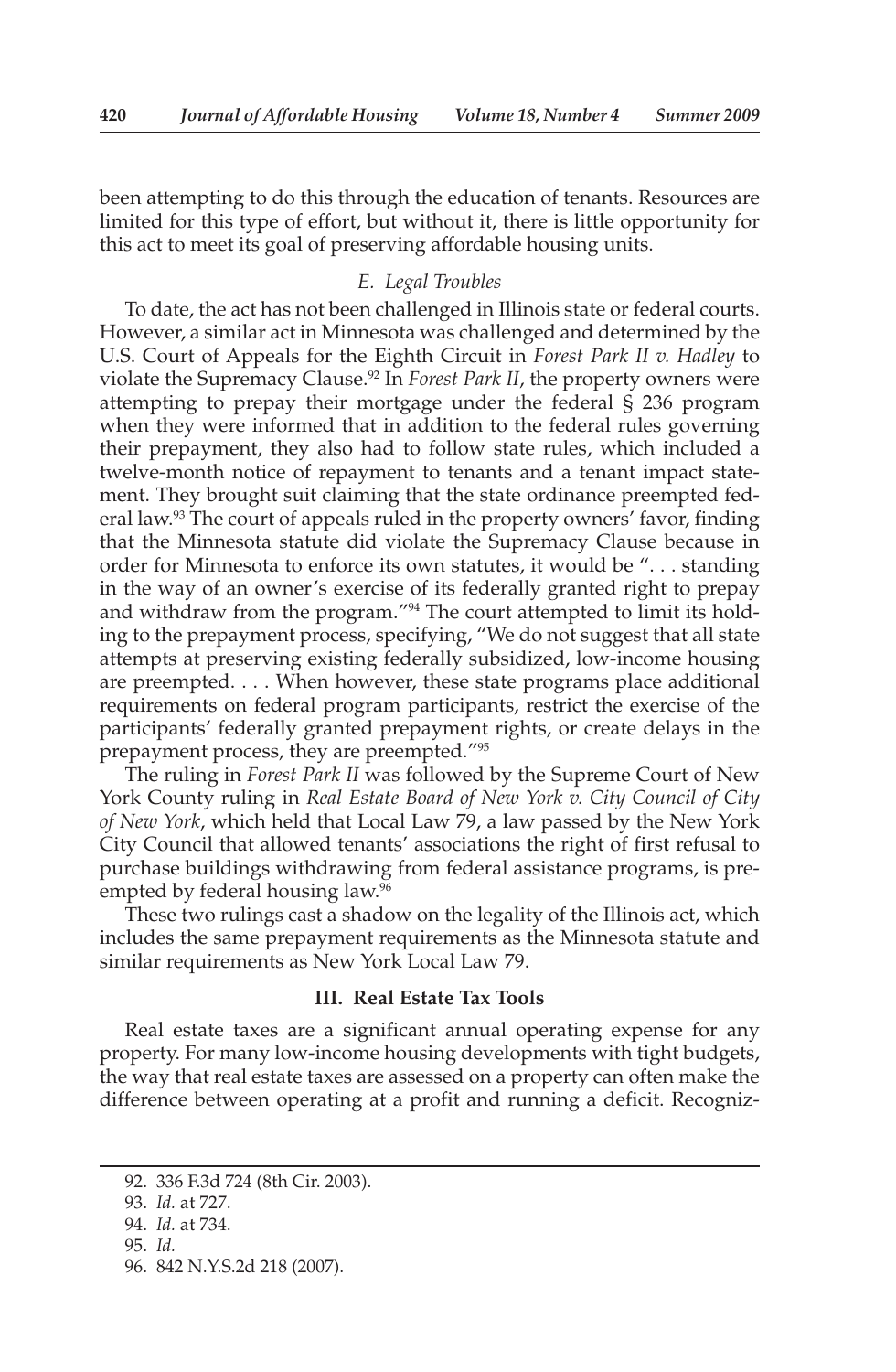ing the significant tax burden that most affordable housing projects must sustain, the State of Illinois and its municipalities employ three main tools to minimize that burden for owners of low-income housing: (1) incomebased assessments, a valuation method that levies taxes based on the income a project generates rather than its cost of construction or its value in a restriction-free market; (2) exemption, which is available for certain projects controlled by nonprofits and run charitably if the project complies with the applicable statutory guidelines and constitutional requirements; and (3) special classifications, such as Cook County's Class 9 and Class S classifications offering reduced assessment rates for certain low-income multifamily and Section 8 housing projects that comply with the county's guidelines. Although each has its own shortcomings and challenges, these tools can offer significant relief to a qualifying project's operating budget, making its preservation more feasible.

#### *A. Income-Based Assessment May Create a More Realistic Basis for Taxation Than Other Forms of Valuation*

 Illinois employs an ad valorem system of taxation, meaning that it taxes property based on its value.<sup>97</sup> Property taxes in Illinois are levied on the local level:<sup>98</sup> a property's county or municipality will assess its value, and that assessed value is multiplied by a municipality-specific tax rate to determine the amount of taxes owed.<sup>99</sup> Generally, a property's assessed value is recorded as one-third of its actual value, $100$  according to one of three methods: (1) cost, i.e., the price paid for the property; (2) marketrate, i.e., the fair market value as compared with similar property; and (3) income, i.e., a consideration of the economic productivity to the owner and the net operating income of the property. The income method recognizes the impact that income restrictions have on property. Because the

 <sup>97. 35</sup> ILL. COMP. STAT. 200 (2008).

 <sup>98.</sup> Illinois does not have a state property tax. For more information on real estate taxation in Illinois, see ILL. DEP'T OF REVENUE, FORM P-TAX 1004: ILLINOIS PROPERTY TAX SYSTEM: A GENERAL GUIDE TO THE LOCAL PROPERTY TAX CYCLE (rev. 11/2002), available at www.revenue.state.il.us/Publications/LocalGovernment/ptax1004.pdf (last visited Mar. 3, 2008).

 <sup>99.</sup> Although a detailed analysis of the mechanics involved in determining each individual property's real estate tax owed is beyond the scope of this article, it is worth noting that the general description of the taxation method above omits a step: after the locality assesses a property's value, that value is multiplied by a stateimposed "equalization factor" meant to equalize all assessments at 33-1/3 percent of the property's fair market value to account for variances in assessment levels. This equalized assessment amount is then multiplied by the applicable tax rate to determine the amount of tax owed.

 <sup>100. 35</sup> ILL. COMP. STAT. 200/9-145,-210. Unless otherwise provided, a property will be valued at 33-1/3 of its "fair cash value," which the statute defines as "[t]he amount for which a property can be sold in the due course of business and trade, not under duress, between a willing buyer and a willing seller." *Id.* 200/1-50.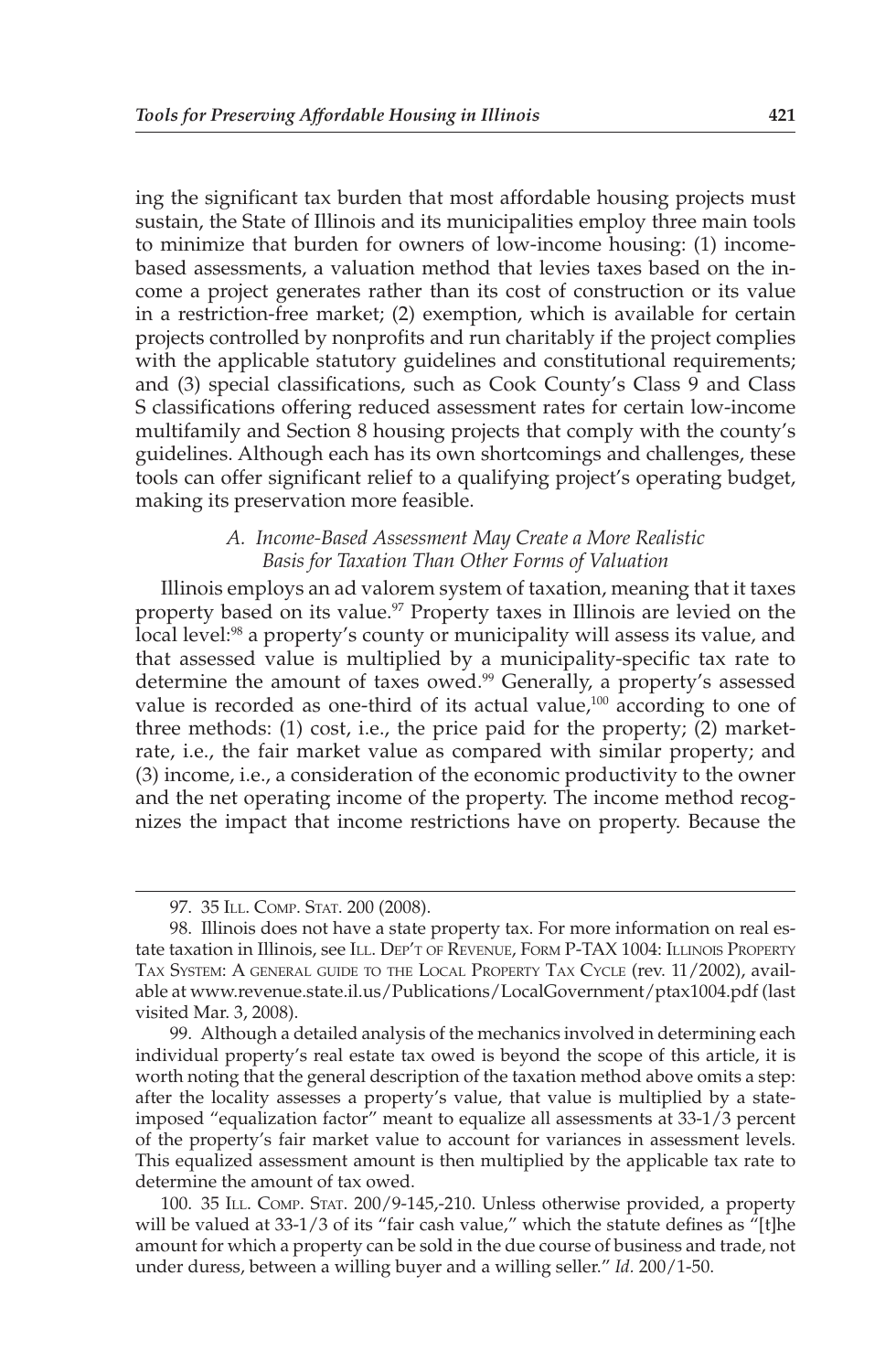cost and market-rate methods generally do not consider the impact of income restrictions, those methods tend to result in higher assessments. Straightforward and fair, the income method is not particularly controversial once assessors become familiar with it and the statutory regulations requiring its use.

 The Illinois Property Tax Code (PTC) requires low-income housing to be assessed by the income method if such housing is rural rental housing financed by § 515 or housing that qualifies for the LIHTC pursuant to Section 42 of the Internal Revenue Code.<sup>101</sup> According to the statute, when assessing such projects, "local assessment offices must consider the actual or probable net operating income attributable to the property." 102 Furthermore, in assessing LIHTC projects, § 10-260 of the statute requires that "emphasis shall be given to the income approach, except in those circumstances where another method is clearly more appropriate."<sup>103</sup> The statutory text expressly reflects the legislature's intent to preserve low-income housing, stating that this valuation method should

 help to insure that [projects'] valuation for property taxation does not result in taxes so high that rent levels must be raised to cover this project expense, which can cause excess vacancies, project loan defaults, and eventual loss of rental housing facilities for those most in need of them, low-income families and the elderly.<sup>104</sup>

 Employing the income-based valuation method creates a more realistic assessment of a low-income housing development. Income restrictions, by definition, limit an LIHTC project's net operating income. Without employing the income method, an LIHTC project could be assessed at the same amount as a comparably sized market-rate development with a similar unit mix. Because the LIHTC project generates limited income by maintaining affordable rents in accordance with deed restrictions, applicable governmental regulations, and regulatory agreements, the unrestricted marketrate development should generate more income and have a much higher value. Assessments that do not consider the income restrictions on LIHTC projects create an unfair and unnecessary burden on taxpayers with limited operating income.

 To take advantage of the income valuation method, taxpayers must notify the assessor of its applicability. Taxpayers must certify that the subject project qualifies for LIHTCs in accordance with Section 42,<sup>105</sup> and ultimately the taxpayer must provide the information necessary for the assessor to perform the income valuation.

<sup>1 01.</sup> *Id.* 200/10. The statute also states that such low-income housing shall be valued "at 33 and one-third percent of the fair market value of [its] economic productivity to the owners of the projects." *Id.* 200/10-235.

 <sup>102.</sup> *Id.* 200/10-245. 103. *Id.* 200/10-260. 104. *Id.* 200/10-235. 105. *Id.* 200/10-250(b).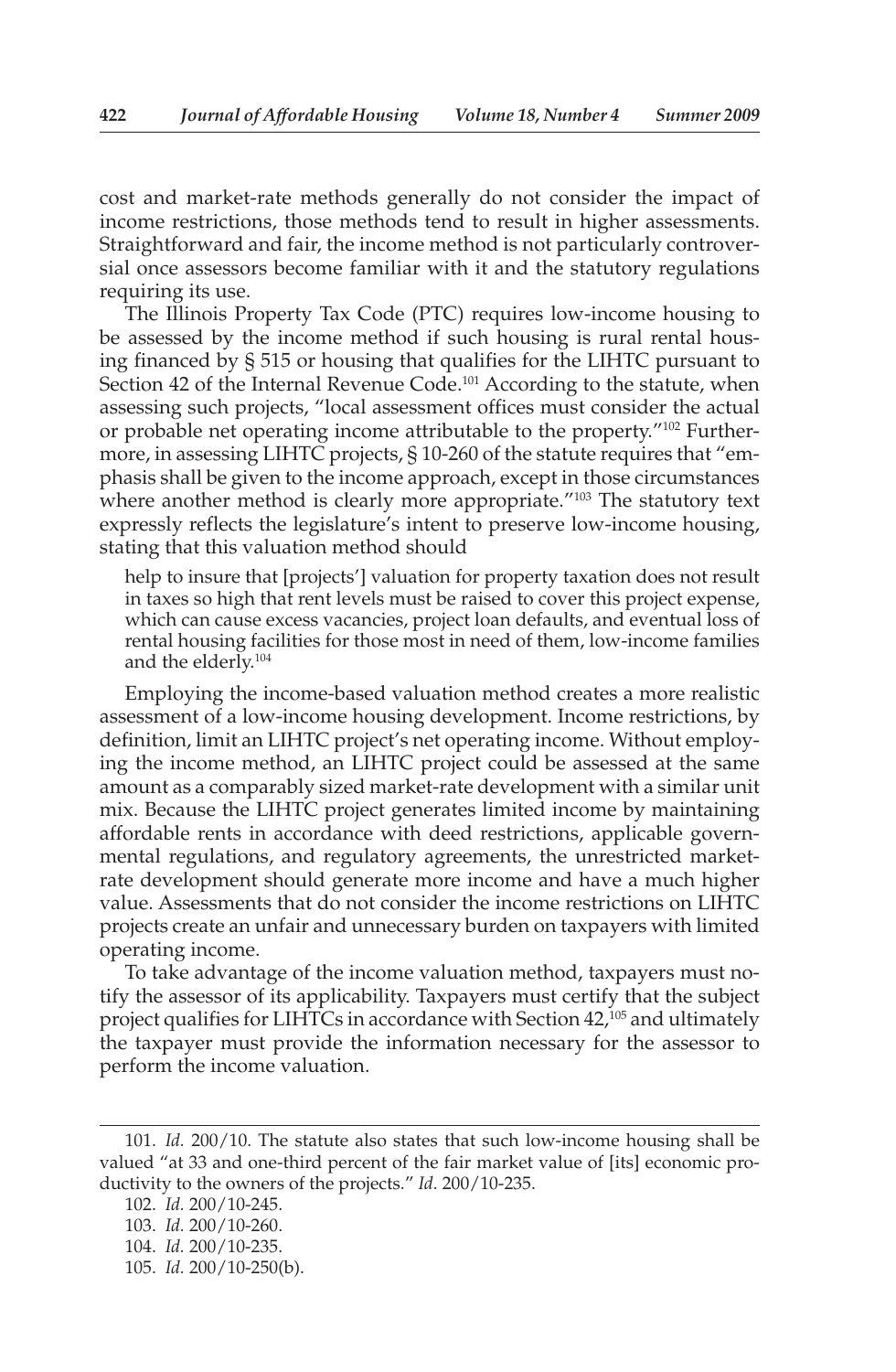The challenges with the income valuation method typically center around its implementation at the individual assessor level. Assessors tend to prefer the other valuation methods. The cost and market-rate methods are simpler, quicker, and determined more easily. Evidence supporting the assessor's valuation is easier to produce and to document. They make intuitive sense and do not require knowledge of LIHTC regulations. Therefore, prior to the passage of § 10-260 of the PTC, assessors could and would typically choose the other valuations over the income method.

 Moreover, in the early application of the income method, assessors would include the value of the tax credits in determining the property's income, which developers found to unfairly inflate the assessed value of their projects. The inclusion of tax credits in a project's income was supported by Rainbow Apartments v. Illinois Property Tax Appeal Board,<sup>106</sup> a 2001 case before the Illinois Appellate Court, Fourth District. The controversy in *Rainbow Apartments* , however, was based on 1995 facts and preceded a 1999 amendment to the PTC explicitly excluding LIHTCs from taxable property.<sup>107</sup>

With the amended definition of *property*, the statutory provision requiring assessors to consider the "net operating income attributable to the property" clearly excludes the value of the tax credits. Although assessors unfamiliar with this legislative and case history may continue to include tax credits' value upon their initial assessment, straightforward explanations of the statutory provisions generally convince assessors to exclude the tax credits' value.

 Therefore, although falling short of the potential benefits of complete exemption or specialized classification, the income valuation method offers a fair approach to real estate tax assessments in a straightforward and broad-reaching way.

## *B. Complete Exemption from Property Tax May Be Available for Projects Operated Charitably by Nonprofits*

 The PTC also offers complete exemption from real estate taxes for charitably operated housing developments that meet the statutory guidelines and requirements of the state constitution. Such projects must be "actually and exclusively used for charitable or beneficent purposes,"<sup>108</sup> as such charitable use is determined by Illinois case law and adhered to by the Department of Revenue (DOR). Projects must apply for exemption, and DOR's review of the application can be quite stringent, with the burden of proving qualification for exemption resting on the applicant. Although exemption is a significant benefit to the projects that fit DOR's interpretation of Illinois case law on property tax exemption, working more with DOR

108. *Id.* 200/15-65.

 <sup>106.</sup> Rainbow Apartments v. Ill. Prop. Tax Appeal Bd., 762 N.E.2d 534 (Ill. App. Ct. 2001).

 <sup>107. 35</sup> ILL. COMP. STAT. 200/1-130.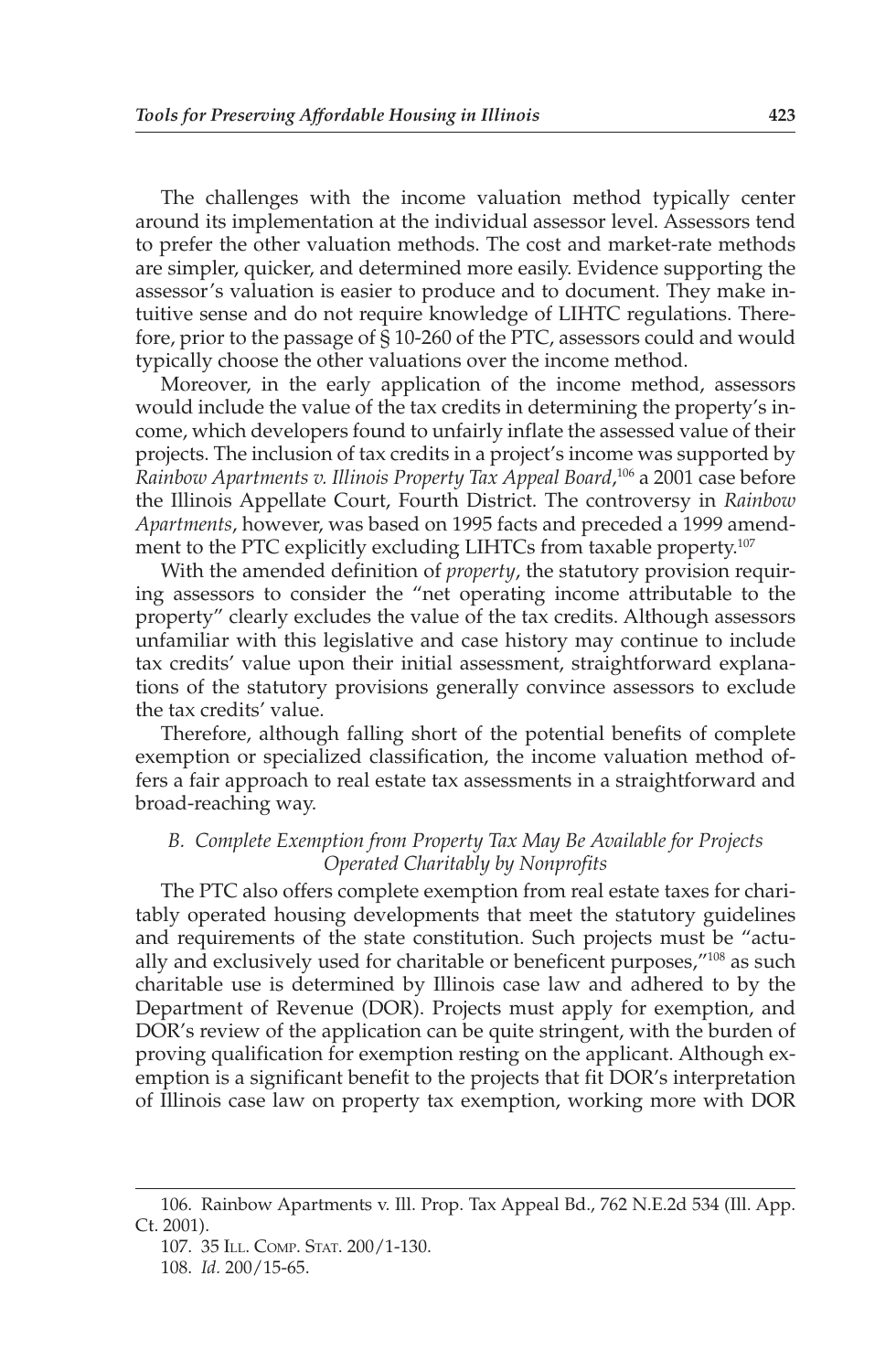may be necessary to demonstrate how different kinds of low-income housing developments fit into that interpretation.

 To qualify for exemption, a property must be used for charitable purposes. Any applicant for property tax exemption under the charitable purposes exception must show evidence of six factors that indicate such charitable purposes, as established by the Illinois Supreme Court in *Methodist Old People's Home v. Korzen* in 1968. 109 According to *Korzen* , an applicant must prove that it (1) provides a benefit to an indefinite number of people by aiding their general welfare or reducing the burdens of government; (2) is an organization with no capital, capital stock, or shareholders and produces no profit; (3) derives its funds mainly from public and private charity; (4) dispenses charity to all who need and apply for it; (5) places no obstacles in the way of those who would avail themselves of the charity dispensed; and (6) uses the property exclusively and actually for charitable use, meaning that the primary use of the property is charitable.

 In addition, the PTC lists six categories of charitable uses into which the subject property must fit. Of the six categories, low-income housing could arguably fall into three: (a) "[i]nstitutions of public charity"; (b) "[b]eneficent and charitable organizations," including such organizations that distribute, sell, or resell donated goods to support charitable activities; and (c) housing for the elderly and for individuals with developmental disabilities, financed under § 202 of the National Housing Act of 1959.<sup>110</sup>

 Given the specific mention of § 202 projects, it should not be surprising that such projects have had the most luck meeting DOR's requirements and qualifying for exemption. To meet the requirements of exemption under this provision of the statute, the property owner must (i) be a nonprofit with  $501(c)(3)$  status, (ii) receive financing for the development under § 202 of the National Housing Act of 1959, and (iii) provide in its bylaws that any entrance fees or fees for service will be reduced or waived according to an individual's ability to pay.<sup>111</sup> In conjunction with the fee waiver or reduction policy, as a measure of the fifth *Korzen* factor for being charitable, DOR also looks for a written noneviction policy in which the owner pledges not to evict tenants who fail to pay rent if the sole reason for their nonpayment is a documented financial inability to pay. Although the statute mentions § 202 only directly, DOR has also recognized the extension of the § 202 program for elderly housing to § 811 projects for the developmentally disabled through the National Affordable Housing Act of 1990 and also grants exemptions to qualifying § 811 projects under this provision.

 Low-income housing projects other than § 202 and § 811 projects, however, have had limited success in securing exemptions. Most other lowincome housing applicants argue for exemption under the first category,

 <sup>109. 233</sup> N.E.2d 537 (Ill. 1968).

 <sup>110. 35</sup> ILL. COMP. STAT. 200/15-65.

 <sup>111.</sup> *Id.* 200/15-65(c).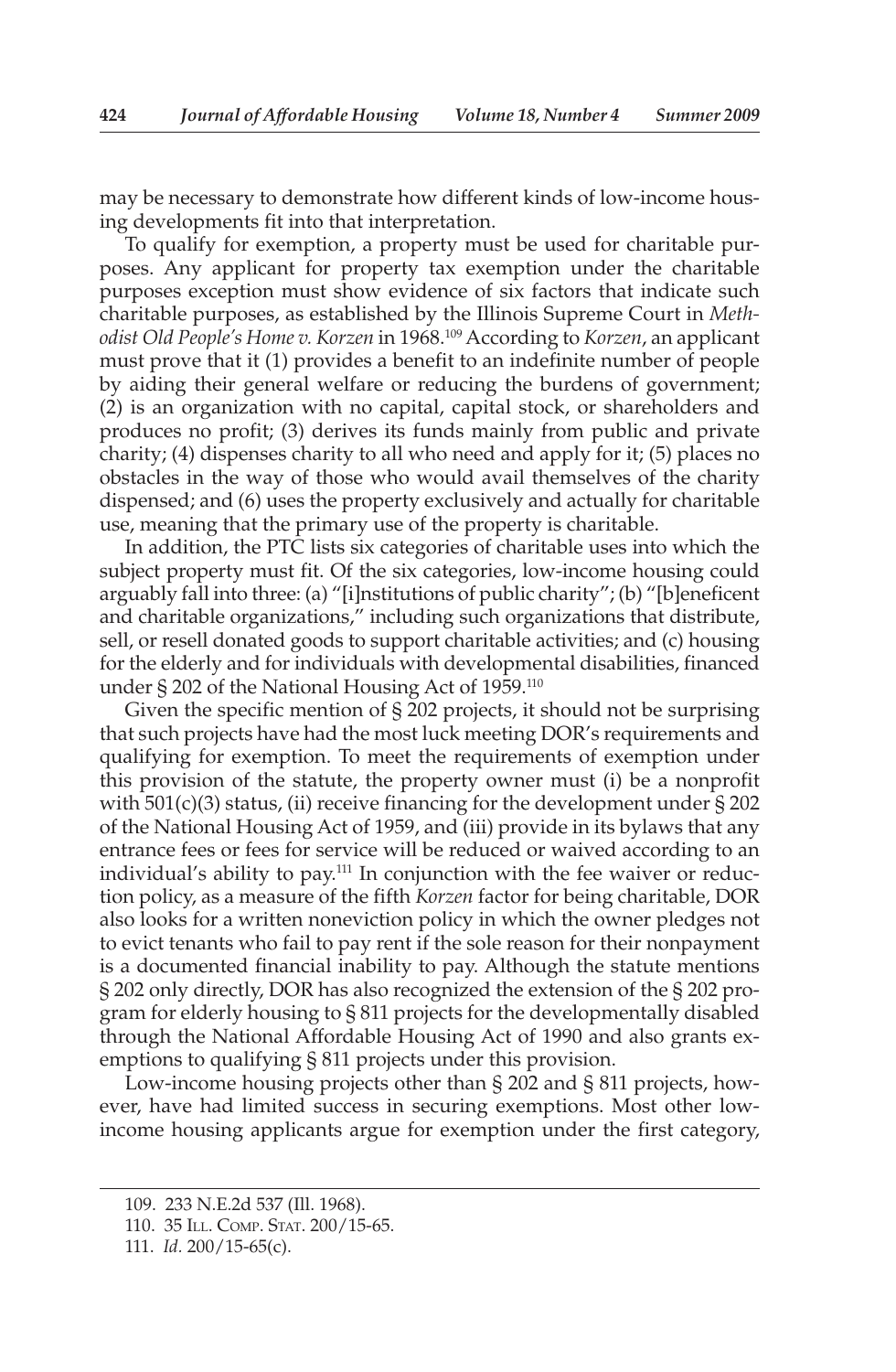i.e., as institutions of public charity. These applicants encounter difficulty in proving the *Korzen* factors. Most often, DOR will cite (a) a lack of charitable use, meaning that the applicant likely failed to prove either the first or sixth *Korzen* factors (providing a benefit to an indefinite number of people by aiding them or reducing the burdens of government or demonstrating primarily charitable use); or (b) a lack of charitable ownership, meaning that the applicant could not prove its  $501(c)(3)$  status.

 Proving the first and sixth *Korzen* factors can be particularly challenging for a housing development. Developments have a set number of units, and regulations govern how many individuals may reside in certain units according to bedroom count. The seeming definitiveness of the individuals served seems to conflict with the first *Korzen* factor on its face, so a project will rarely argue that it serves an indefinite number of people.<sup>112</sup>

 As an alternative, an applicant can prove that it reduces the burdens of government. If the responsibility for providing affordable housing rests on the state, private investment, federal subsidies, and increased efficiency may all evidence a reduced burden on state government. If the resources that the government would have expended to create the same results as the applicant's project, however, do not outweigh the government resources used to develop and operate the project, the applicant will have a hard time proving that the project reduces the burdens of government. Moreover, even if these tests are met, mixed-use or mixed-income developments may encounter difficulty proving primarily charitable use.

 In addition, proving 501(c)(3) status seems straightforward but, especially in the context of LIHTC developments, can be very challenging. 113 For example, only corporations and limited liability companies (LLCs) are eligible for  $501(c)(3)$  status. This leaves the eligibility of partnerships uncertain, particularly if a for-profit limited partner is involved. DOR is currently evaluating several property tax exemption cases involving a joint venture between nonprofit and for-profit partners; it has not yet articulated its position on whether such projects can qualify for an exemption but has expressed reservations as to whether such a joint venture can be charitable given the presence of the 99.99 percent limited partner. Similarly, an LLC with for-profit members will face difficulty in demonstrating charitable ownership unless the LLC has secured its own 501(c)(3) designation. In

 <sup>112.</sup> One possible argument might be that fair housing laws and other governmental regulations prohibit the creation of housing for a specific preselected group of individuals, so over the course of the development's useful life, it will serve an indefinite number of people.

<sup>113.</sup> The careful reader may note that although  $501(c)(3)$  status is a requirement of charitable use category (c) (the § 202 exception), it does not appear to be a statutory requirement for category (a). In practice, however, the Department of Revenue will not grant exemptions to owners who cannot prove that they are entitled to 501(c)(3) treatment.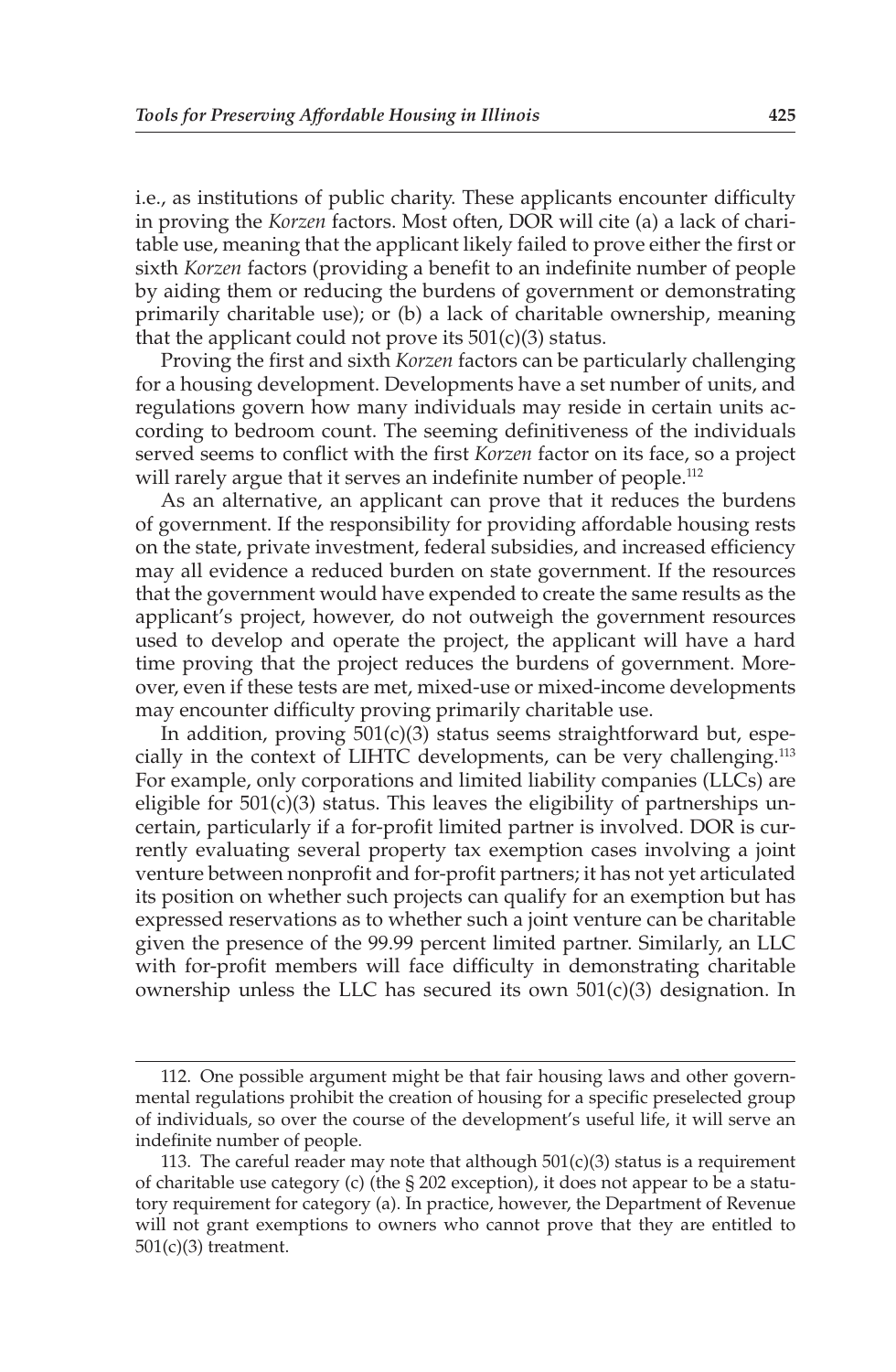fact, even single-member LLCs may face a challenge: the IRS views singlemember LLCs as pass-through entities; and although the IRS recognizes the LLC as sharing in its single member's  $501(c)(3)$  designation, it will not award the LLC  $501(c)(3)$  status separate or distinct from the  $501(c)(3)$  designation of its single member. DOR has inconsistently treated tax exemption applications from single-member LLCs and has denied exemptions, citing a lack of charitable ownership despite the IRS position regarding singlemember LLCs and despite the following language in the statute arguably aimed at preventing exactly this confusion:

 Property otherwise qualifying for an exemption under this section shall not lose its exemption because the legal title is held . . . (ii) by an entity that is organized as a partnership, in which the charitable organization, or an affiliate or subsidiary of the charitable organization, is a general partner, for the purposes of owning and operating a residential rental property that has received an allocation of Low Income Housing Tax Credits for 100% of the dwelling units under section 42 of the Internal Revenue Code of 1986, or (iii) . . . by a limited liability company organized under the Limited Liability Company Act provided that  $(A)$  the limited liability company receives a notification from the Internal Revenue Service that it qualifies under paragraph (2) or (3) of section 501(c) of the Internal Revenue Code; (B) the limited liability company's sole members, as that term is used in section 1-5 of the Limited Liability Company Act, are the institutions of public charity that actually and exclusively use the property for charitable and beneficent purposes; and (C) the limited liability company does not lease the property or otherwise use it with a view to profit. 114

 In maintaining its negative determination, DOR argues that the applicants described above would not otherwise qualify for exemption, as required by this provision. Clause (iii) regarding limited liability companies is weakened because the IRS does not as a matter of course notify a singlemember LLC that it qualifies for  $501(c)(3)$  status.

 Developers and other housing advocates are attempting to engage DOR in discussing these topics in order to demonstrate that projects in addition to § 202 or 811 projects meet the statutory and constitutional requirements for a property tax exemption. Although the time and cost involved in meeting the burdens of proof that favor taxability temper the great benefits that the charitable use exemption offers, complete relief from property taxation provides a valuable preservation tool for the projects able to secure the exemption.

## *C. Special Tax Classification in Cook County, Illinois, Targets Relief to Multifamily Housing*

 The Illinois Property Tax Code and the constitution of the State of Illinois 115 also allow counties with more than 200,000 residents to create in-

 <sup>114. 35</sup> ILL. COMP. STAT. 200/15-65.

 <sup>115.</sup> The Illinois state constitution provides thus: ". . . counties with a population of more than 200,000 may classify . . . real property for purposes of taxation." ILL.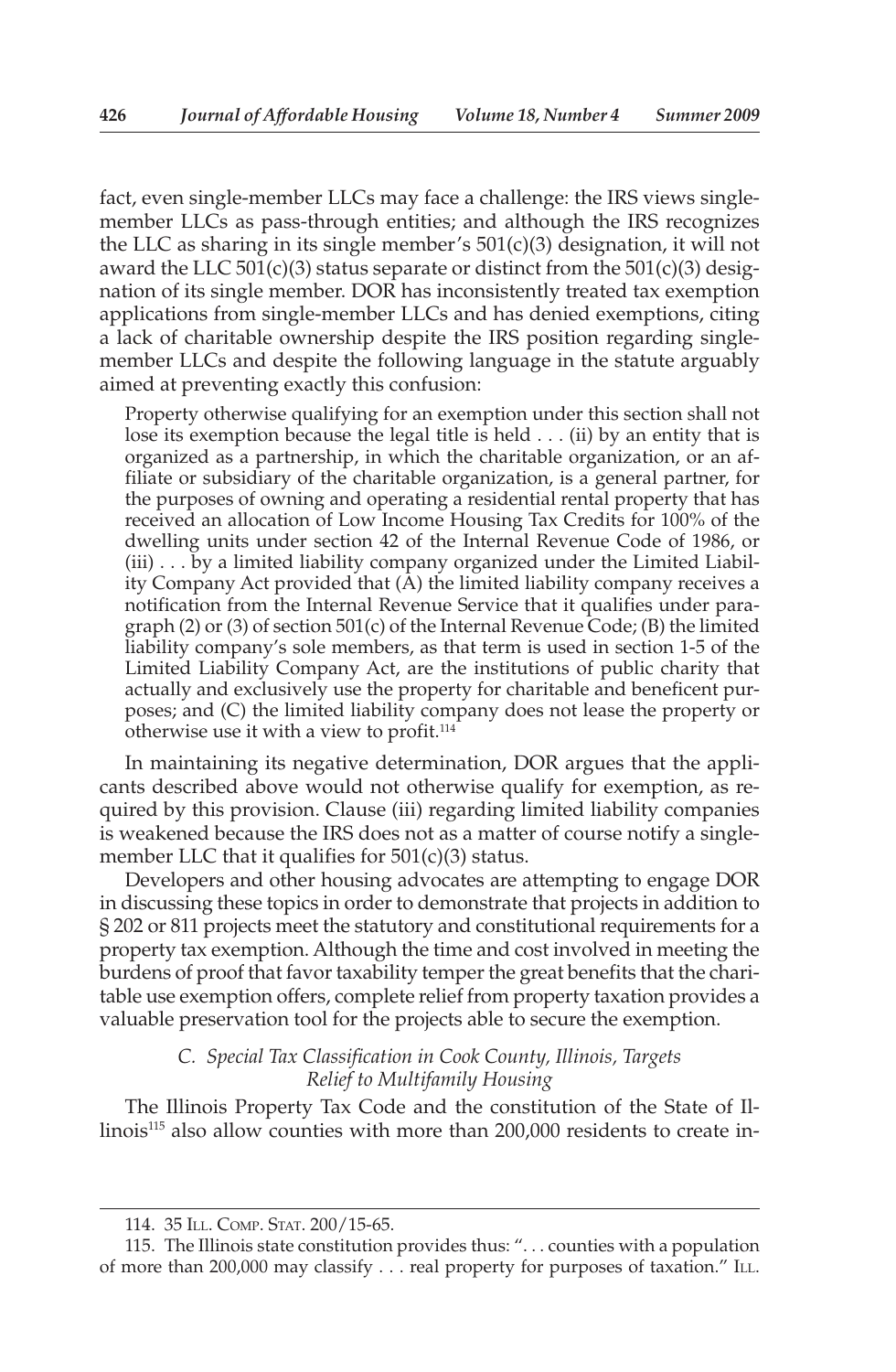dependent classification systems to value property for real estate tax purposes. Cook County, the county in which Chicago is located, is the only county to adopt such an alternate system. Of the Cook County classifications, Class 9 targets multifamily low-income housing, providing a lower assessed value from which taxes are determined. Class S offers a similar benefit to certain project-based Section 8 developments. 116 Although such benefits are somewhat diminished by other provisions that lower the assessment rate for standard residential properties, the Class S and, in particular, Class 9 designations have provided effective benefits to multifamily low-income housing.

 Although most property in Illinois is assessed at an amount equal to 33-1/3 percent of its fair market value, Cook County's system employs separate assessment rates. 117 For example, single-family homes and residential properties with up to six units are designated as Class 1 and assessed at an amount equal to 16 percent of their fair market value. Class 9 and Class S properties are also assessed at an amount equal to 16 percent of their fair market value. Because all of these classifications assess a lower rate than the standard 33-1/3 percent, the mere existence of the alternate classification system provides the first benefit to Cook County's low-income housing.

 A property owner must apply for Class 9 or Class S designation. To qualify as Class 9, a property must otherwise qualify as a Class 3 property (a category that includes all improved residential property that does not fit in another class), set aside at least 35 percent of its units for low-income or moderate-income tenants, and undergo major rehabilitation or be newly constructed. 118 The Cook County Assessor's Office has provided guidelines defining *major rehabilitation* , including rehabilitation that affects two major building systems (electrical; heating; plumbing; roofing; exterior doors and windows; floors, walls, and ceilings; exterior walls; elevators; health and safety; and code compliance) and, as of 2008, costs equal to at least \$8.00 per square foot of the building's living space.<sup>119</sup> The property owner must

CONST . art IX, § 4(b). In 2000, according to the census, nine Illinois counties had more than 200,000 residents: Cook County (which includes Chicago), DuPage County, Lake County, Will County, Kane County, Winnebago County, McHenry County, Madison County, and St. Clair County. The Illinois Property Tax Code also makes several distinctions between counties with more than 3,000,000 residents and counties with less than 3,000,000; according to the 2000 Census, only Cook County had more than 3,000,000 residents (with a population of about 5,375,000), and the next most populous county was DuPage County (about 904,000 residents).

 116. As used herein, Section 8 shall mean project-based rental assistance for multifamily housing pursuant to Section 8 of the Housing Act of 1937 (42 U.S.C. § 1437(f) (2000)).

117. *See* COOK COUNTY CODE OF ORDINANCES § 74-31–74-69 (2006).

118. *Id.* § 74-63(12).

 119. *See* COOK COUNTY ASSESSOR'S OFFICE, CLASS 9 ELIGIBILITY BULLETIN (2008), available at http://cookcountyassessor.com/forms/cls9b.pdf (last visited Mar. 3, 2008). Cost-per-square-foot thresholds increase annually by the Consumer Price Index.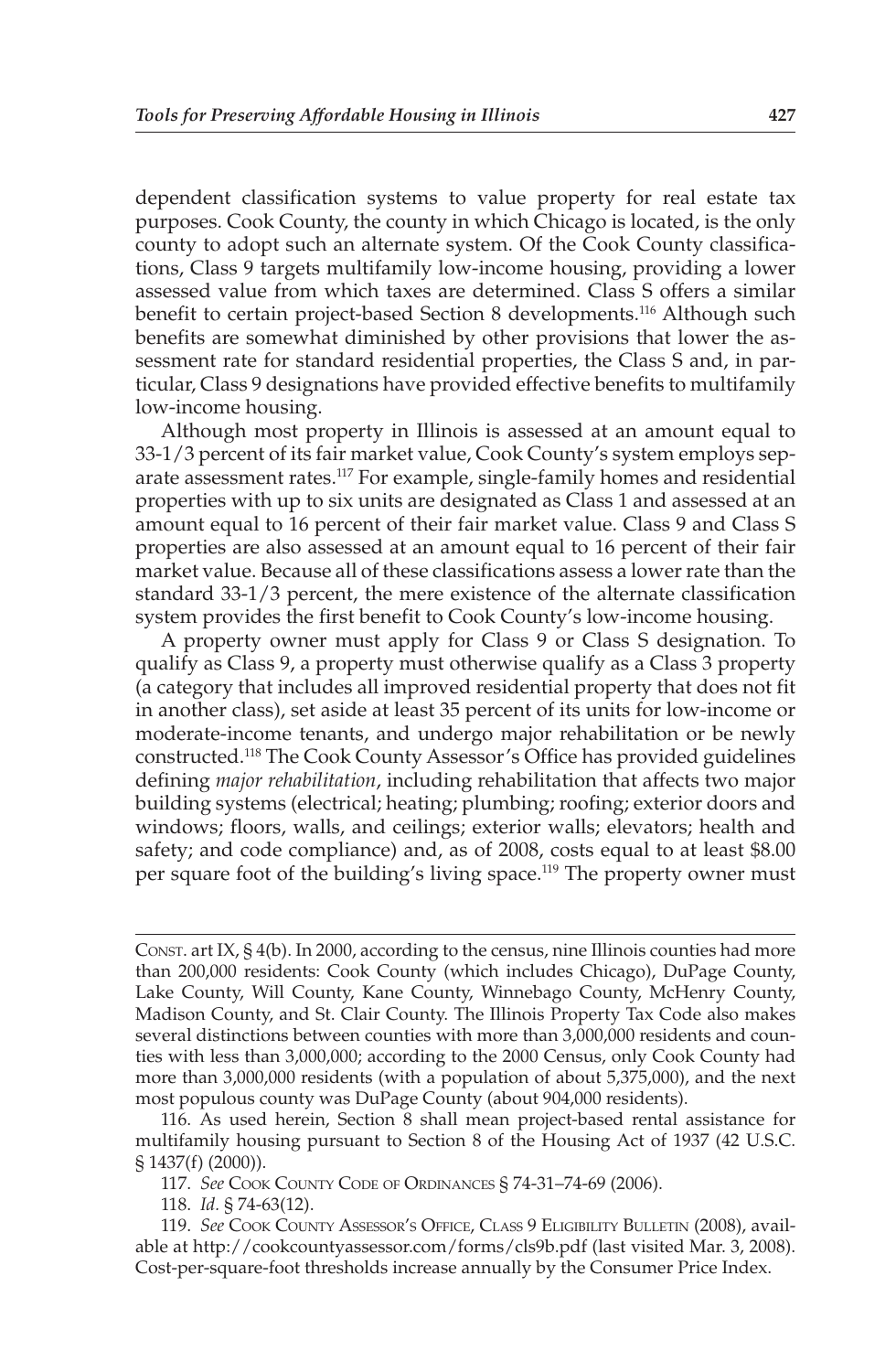submit its application prior to starting the rehabilitation or construction. Class 9 status is valid for ten years and can be renewed.

 Class S properties that would otherwise qualify as Class 3 properties and have been subject to a Section 8 "Mark Up to Market" contract renewal or any other Section 8 contract renewal if by a nonprofit must meet certain affordability and quality guidelines.<sup>120</sup> The property owner must notify the assessor's office within 120 days of the termination of its Section 8 contract and upon its application for the Section 8 contract renewal, and the property owner must apply for Class S status upon receiving the contract renewal. At least 20 percent of the property's units must be Section 8 units, and the property owner must pledge to retain at least the existing number of Section 8 units for at least five years after the expiration of its Section 8 contract. 121 The classification is valid until the termination of the property's Section 8 contract.

 Because Class 9 and Class S properties would otherwise classify as Class 3 properties, the applicable benefit to these properties is most clearly seen in comparing the assessed values of the Class 9, Class S, and Class 3 properties. The Class 9 and Class S properties assess at a 16 percent value. In contrast, Class 3 properties assessed at 26 percent in 2006, 22 percent in 2007, and 20 percent in 2008 and subsequent years. Although the value of the Class 9 and Class S designations in 2009 are somewhat diminished by the new lower Class 3 level, at the peak benefit, the Class 9 and Class S designations provided a significant additional 10 percent tax relief. The Class 9 benefits may have been somewhat tempered to the extent that the Cook County Living Wage Ordinance, which requires Class 9 property owners to pay their employees a living wage, $122$  may have imposed greater operating costs on projects not otherwise subject to such wage requirements.

 Low-income housing proponents have said that the Class 9 program should be expanded to provide relief for all projects that meet the rental housing affordability requirements, regardless of whether or not they are newly constructed or have undertaken substantial rehabilitation. Currently, if a project was constructed prior to the Cook County code's enactment or the creation of Class 9 and such project does not require substantial rehabilitations, it does not qualify as a Class 9 project.

 <sup>120.</sup> COOK COUNTY CODE OF ORDINANCES § 74-63 (13).

 <sup>121.</sup> See COOK COUNTY ASSESSOR'S OFFICE, CLASS S ELIGIBILITY BULLETIN (2007), available at http://cookcountyassessor.com/forms/clssb.pdf (last visited Mar. 3, 2008).

<sup>122.</sup> COOK COUNTY CODE OF ORDINANCES § 74-63(12). The ordinance defines a living wage as "no less than \$9.43 per hour if employee health benefits are provided, or \$11.78 per hour without health benefits," as annually adjusted so as to be no less than 100 percent of the federal poverty line for a family of four when health benefits are included and 125 percent of the federal poverty line when health benefits are not included.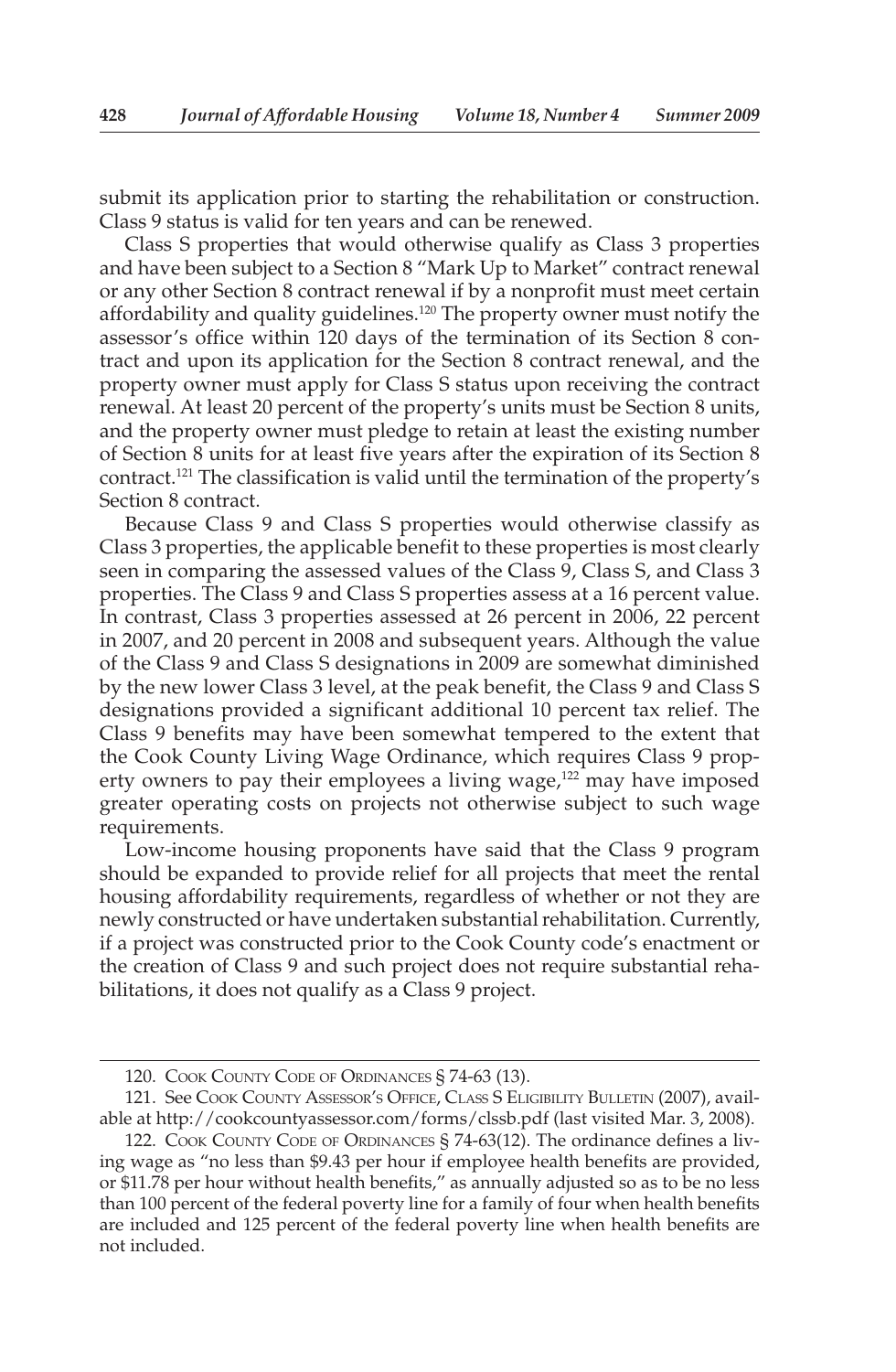Though the current benefits of alternate classification are modest, this tool provides a wide range of potential relief depending on how it is implemented.

#### **IV. Tax Increment Financing**

 Tax Increment Financing (TIF) is also used to help finance the preservation of affordable housing. This section will provide a basic description of TIF, including how TIF is generated, the formation of TIF areas, the finalization of TIF development agreements, and issues to consider in using TIF to preserve affordable housing. TIF is a development tool pursuant to state law, and forty-nine states have TIF statutes. Although there are important differences from state to state, there are some basic similar general principles. In the discussion below, reference is made to the provisions of the Illinois TIF statute. 123

## *A. Generating TIF*

 The *increment* in TIF refers to the property taxes collected for a specified property over the amount of taxes for that property collected with respect to a "base" assessed value. 124 The amount of TIF generated by any property may vary annually as the property tax liability for that property varies, and the TIF will be paid for a specified number of years (up to a maximum term set forth in the applicable state statute). As an example, assume that the assessed value for a certain property for the 2008 tax year (the base year for the TIF area) is \$1,000 and the tax rate is 10 percent, resulting in property taxes of \$100. If the assessed value for the same property for the 2009 tax year increased to \$1,250 with the same 10 percent tax rate, the taxes paid for the 2009 tax year would be \$125. In this example, the increased amount of taxes (incremental taxes) for 2009 would be \$25. If for the 2010 tax year the assessed value remained at \$1,250 but the tax rate changed to 11 percent, the total taxes paid would be \$137.50. However, of this amount, \$110 would be attributable to the base year assessed value of \$1,000 (multiplied by the 11 percent tax rate), and the remaining \$27.50 would be the incremental taxes. The governmental body creating the TIF (in Illinois, it is the municipality in which the property is located) is then able to use the incremental taxes for eligible purposes under the applicable TIF statute. As noted above, the TIF can be used for a period of time specified in the applicable state statute (in Illinois, twenty-three years).<sup>125</sup>

#### *B. Effect on Other Taxing Bodies*

 Several governmental bodies share in property tax revenues. In Illinois, these could include the municipality, local school districts, county govern-

 <sup>123.</sup> See generally 65 ILL. COMP. STAT. 5/11-74.4 (2008). (Please note that this section is a general summary of statutory provisions.)

 <sup>124.</sup> *Id.* 5/11-74.4-8.

 <sup>125.</sup> *Id.* 5/11-74.4-3(n).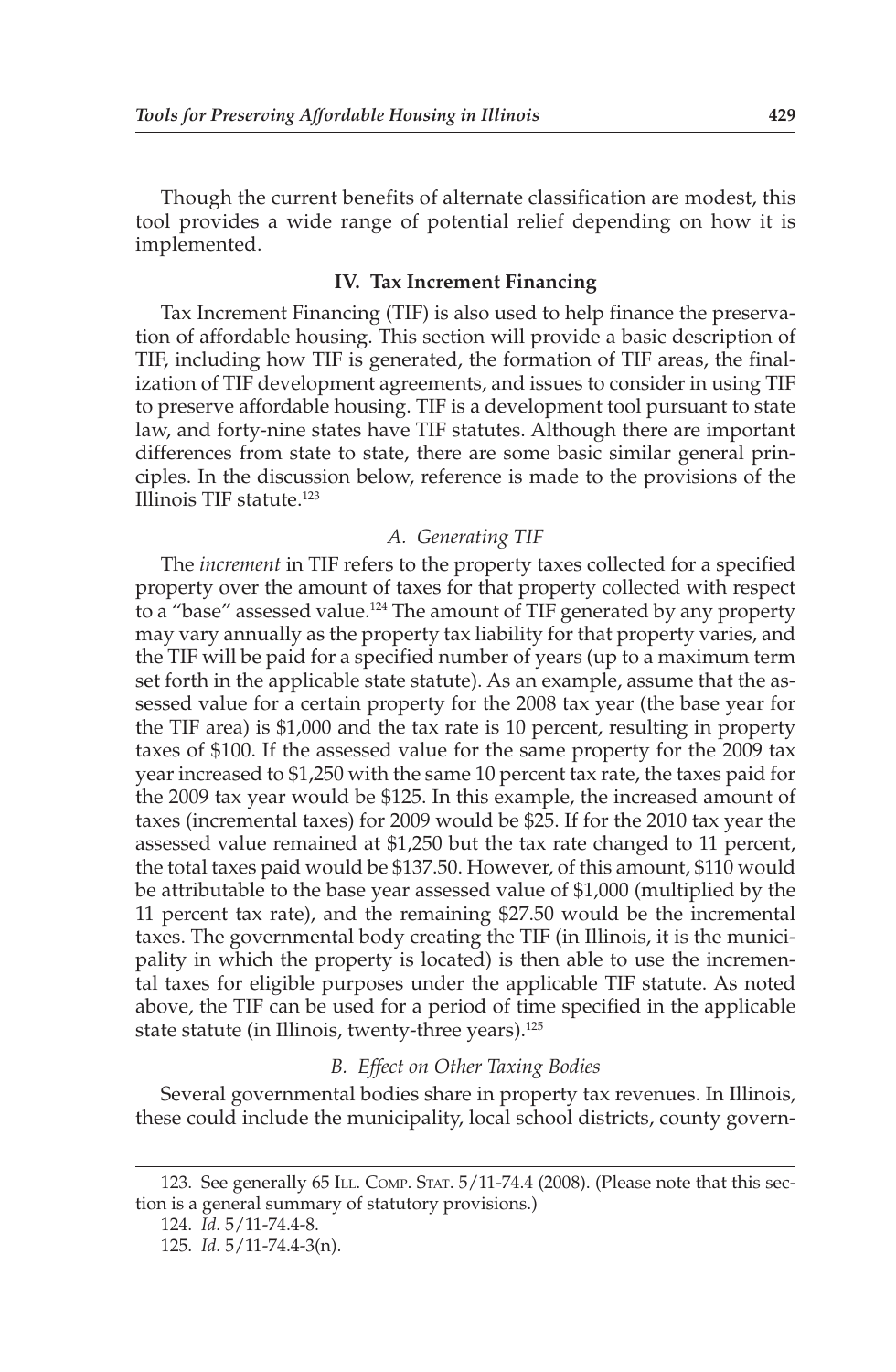ment, water and sewer districts, library districts, community colleges, and others. The important point to remember is that the taxing districts will continue to share in the property tax revenues generated by the base year assessed valuation, but not in the increment.<sup>126</sup> From the example above, the taxing districts, including the municipality, would share in the \$100 of real estate taxes paid in 2008 as they had for prior years. In 2009, the taxing districts would again share in the real estate taxes based on the 2008 assessed value (\$100 again, assuming that the tax rate does not change), while the municipality would collect and use the \$25 of incremental taxes. This would continue for the remainder of the term of the TIF area. In Illinois, if the municipality no longer has a need for the TIF from a certain area, it is to declare a "surplus" and the taxing bodies will share in the full amount of real estate taxes. 127 Although a surplus is relatively rare, one situation in which a surplus could occur is when the TIF area is created in order to support a specific project and the project developer is promised a set amount of TIF subsidy. Once that subsidy amount has been provided, the municipality may conclude that any other TIF generated in that TIF area would be surplus and can then be distributed to the taxing districts as if the TIF area had not been created. One other wrinkle is that a municipality can enter into arrangements with specific taxing bodies, agreeing to provide a portion of the TIF in consideration for the support of that taxing district for the TIF. 128 The Illinois statute also provides for payments to school districts in situations where a new development will result in additional school-age children residing in the district.<sup>129</sup> As one can imagine, given the effect that a TIF area can have on the tax receipts of taxing bodies, a proposed TIF area can generate much interest and scrutiny from the affected taxing bodies. However, as will be described further, the underlying theory behind TIF is that the TIF area was not going to develop on its own, without TIF assistance, so there would otherwise be small (if any) increases in tax revenues for the taxing bodies.

#### *C. Eligible Costs*

 TIF can be used for a variety of development costs. In Illinois, eligible costs include acquisition (including acquisition of interests in property), site improvement, environmental remediation, public improvements, financing costs, relocation costs, and the cost of constructing affordable housing. Of particular interest for this article, eligible TIF costs also include the costs of rehabilitation, repair or remodeling of existing public or private buildings, and leasehold improvements.<sup>130</sup>

 <sup>126.</sup> *Id.* 5/11-74.4-8.

 <sup>127.</sup> *Id.* 5/11-74.4-7.

 <sup>128.</sup> *Id.* 5/11-74.4-4.

 <sup>129.</sup> *Id.* 5/11-74.4-3(q).

 <sup>130.</sup> *Id.*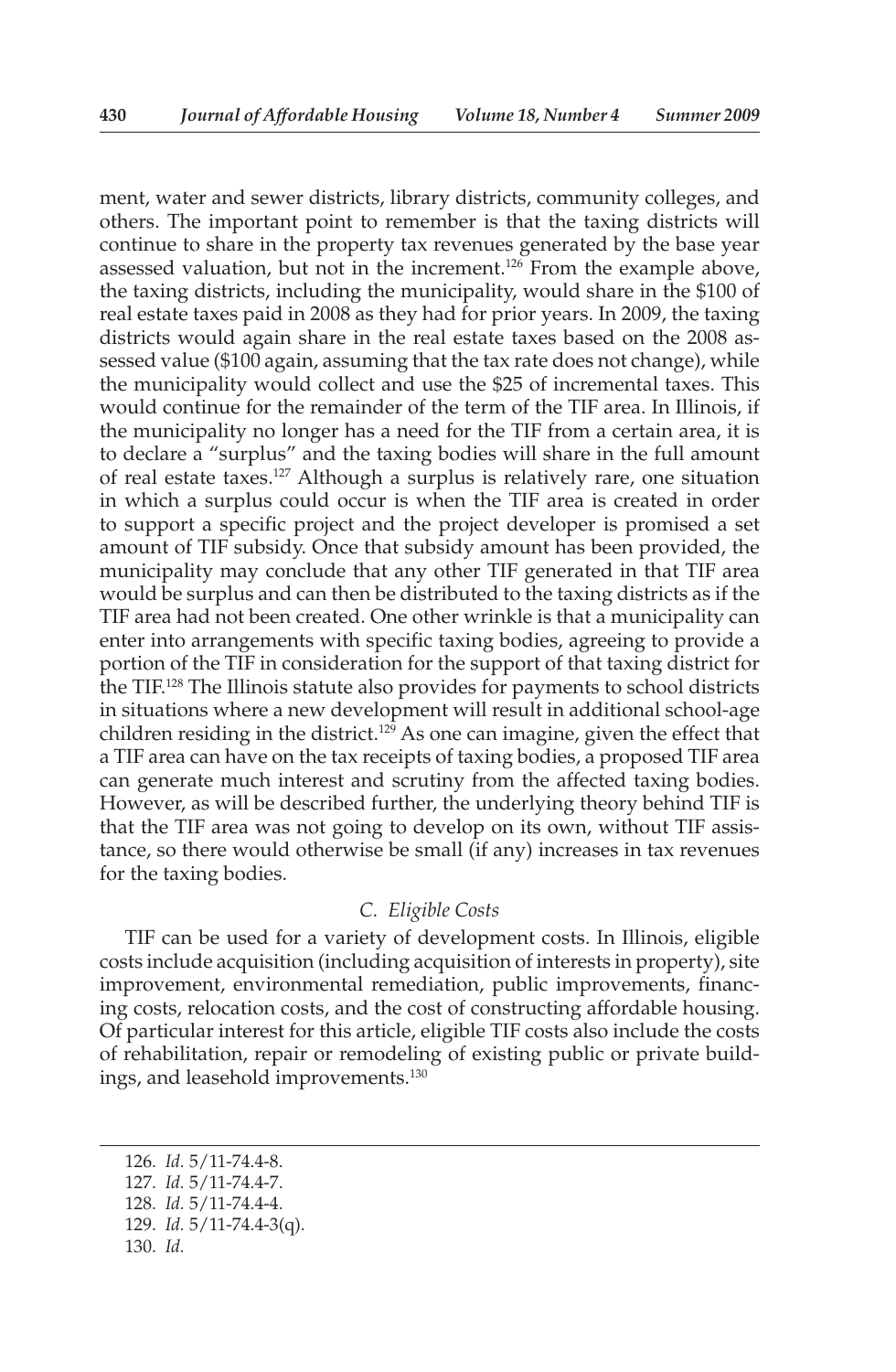#### *D. Creating a TIF Area: Eligibility*

 In order to create a TIF area, an Illinois municipality must comply with several statutory requirements, including preparing an eligibility study and a redevelopment plan and holding a public meeting to allow for public comment. The TIF area can be any size (with a minimum size of 1.5 acres),<sup>131</sup> with the basic choices ranging from a "single-user" TIF for a specific project to a broader TIF area that could include many parcels and is established for broader planning purposes. In order to qualify to be a TIF area, the designated parcels must meet the standard of being a "blighted area" or a "conservation area" as described in the statute. 132 Meeting this standard involves a finding that the specified number of eligibility factors are present throughout the TIF area. Eligibility factors include a finding of dilapidation, deterioration, code violations, illegal uses, vacancies, environmental issues, and assessed valuation growth below the municipality.<sup>133</sup> In addition to meeting the "blighted" or "conservation area" definition, the proposed area must meet the "but for" test, which means that the area has not, as a whole, been subject to growth and development through investment by private enterprise and would not reasonably be anticipated to develop without the TIF plan.<sup>134</sup> The "But For" test is an important underlying principle because it addresses the potential objection of taxing districts to TIF area creation. If the proposed TIF area was not expected to generate incremental taxes over the base year due to an increase in assessed values within the TIF area, then a taxing district was not going to receive more real estate taxes than those paid in the base year. (To relate this point to the example above, if the TIF area did not develop on its own, the taxing districts would not have an expectation of sharing in more than the \$100 of tax revenues from the base year.) The eligibility study is usually prepared by an outside consultant engaged by the municipality or, for a project-specific TIF, by the property developer.

#### *E. Creating the Redevelopment Plan*

 The redevelopment plan prepared in connection with creating a TIF area will describe the proposed activities to be undertaken by the municipality or by private developers to develop the area. Similar to the eligibility study, the plan is usually prepared by an outside consultant engaged by the municipality or, for a project-specific TIF, by the property developer. The plan will describe the land uses proposed for the various parcels in the area, contain an assessment of how the plan would affect other taxing districts by increasing the demand for services provided by the taxing district, and contain a projected budget describing the amounts to be spent on various

132. *Id.*

 <sup>131.</sup> *Id.* 5/11-74.4-3(p).

 <sup>133.</sup> *Id.* 5/11-74.4-3(a)(b).

 <sup>134.</sup> *Id.* 5/11-74.4-3(n).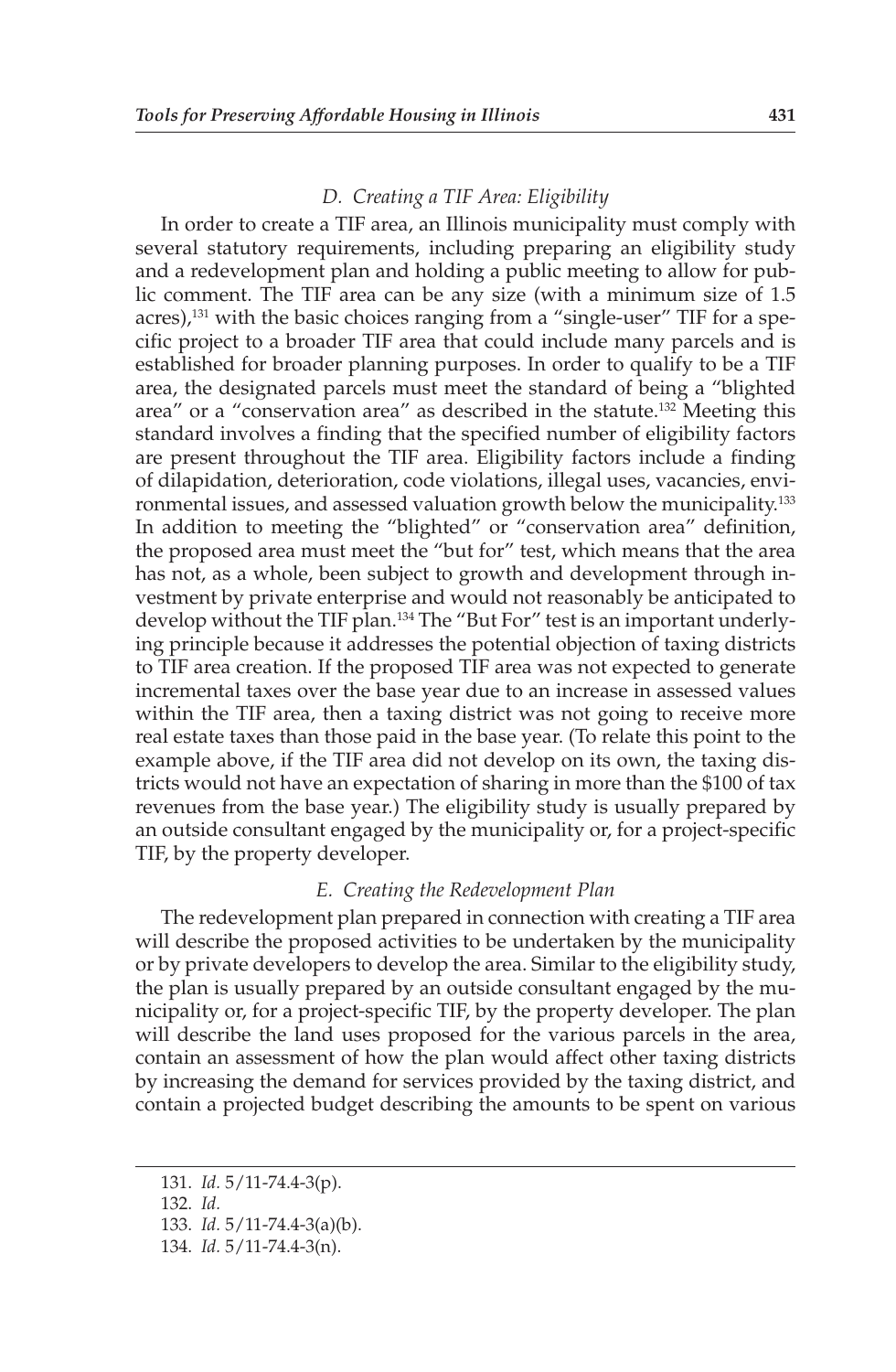TIF-eligible costs. 135 There are also specific requirements regarding the displacement of existing housing units, discussed in the next two paragraphs below. The plan can range from being very specific to very general, usually depending on the size of the proposed TIF area and whether it is directed toward a specific development or being used as a general planning tool by the municipality. For example, a municipality may desire to encourage industrial development in a certain area and could create a TIF area in which the current uses or the proposed uses will be consistent with that goal.

#### *F. Elements of Redevelopment Plan*

 A TIF redevelopment plan may also be required to address whether housing units will be displaced. If the proposed TIF plan will result in the displacement of residents from ten or more inhabited units within the proposed TIF area or if the proposed TIF area contains seventy-five or more inhabited units and the municipality cannot certify that displacement of ten or more inhabited units will not result from the plan, then the redevelopment plan must include a housing impact study. 136 A housing impact study will include information about the residential units in the proposed area, including a description of the housing (multifamily; single-family; number of rooms; whether the units are inhabited; and the racial and ethnic composition of the residents, based on the latest census). In addition, the housing impact study must identify the inhabited units that are or may be removed. For units to be removed, the study will identify those units, describe the relocation assistance to be provided, and describe the availability of replacement housing. 137

 The TIF plan must also provide that relocation assistance will be provided to low-income residents of housing units that are removed. This requirement applies to any TIF plan adopted after November 1, 1999. If the TIF plan does not have these provisions, the TIF statute still requires that the relocation assistance be paid. The relocation assistance provided must be at least the assistance that would be provided under the federal Uniform Relocation Act.<sup>138</sup>

#### *G. Creating a TIF Area: Process*

 After the eligibility study and proposed redevelopment plan are prepared, the municipality is required to provide notices to all taxpayers of record for property within the proposed TIF area and hold a public hearing. 139 The public hearing is held to discuss the proposed TIF plan and area and to elicit public comment.

138. *Id.*

 <sup>135.</sup> *Id.*

 <sup>136.</sup> *Id.*

 <sup>137.</sup> *Id.*

 <sup>139.</sup> *Id.* 5/11-74.4-5.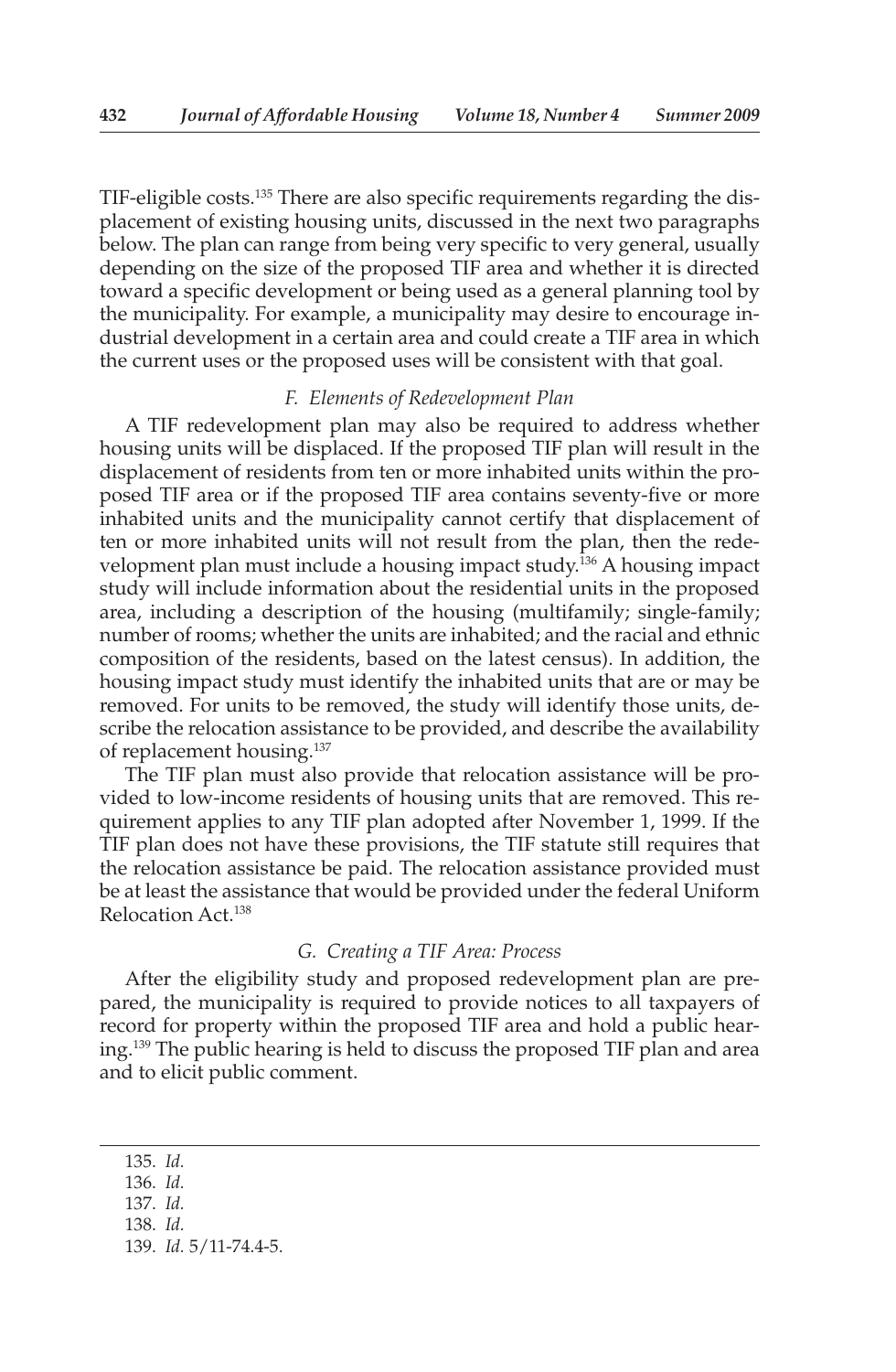If the proposed TIF plan will result in the displacement of residents from ten or more inhabited units within the proposed TIF area or if the proposed TIF area contains seventy-five or more inhabited units (as described above), the residents of the proposed TIF area are also to receive notice.<sup>140</sup> In addition, if the proposed TIF plan will result in the displacement of residents from ten or more inhabited units within the proposed TIF area or if the proposed TIF area contains seventy-five or more inhabited units, the municipality must also hold a public meeting.<sup>141</sup> These additional notice and public meeting requirements applicable to proposed TIF areas with housing units are intended to encourage public participation in the process of creating a TIF area, which should serve to assist in the preservation process.

 The municipality must also convene a meeting of the Joint Review Board, which includes a representative from each of the taxing districts affected by the proposed TIF area. The Joint Review Board is advisory and will recommend to the municipality whether or not to move forward with the area and plan. 142 The final authorizing step in creating a TIF area is the adoption by the municipality of resolutions or ordinances establishing the TIF area and adopting the TIF plan. The tax year in which the TIF area is created is the base year in terms of calculating increment. 143

## *H. Use of TIF Funds*

 As described above, TIF funds may be used for a variety of eligible costs. The municipality may spend funds itself for public improvements or other uses or may agree to transfer TIF funds to another public entity. For example, the municipality may agree to provide funds to the local school district for the rehabilitation or construction of a school. If the municipality is providing TIF funds to a private party, it will usually be done pursuant to a redevelopment agreement. Common terms of a redevelopment agreement will be discussed below, but the form of proposed agreement, or at least the terms of the agreement, will generally need to be approved by the governing body of the municipality.

#### *I. Method of TIF Subsidy*

 The municipality can pay TIF funds to a developer in a variety of ways, including cash payments, the issuance of a TIF note to a developer, and payments over time from increment. The municipality can agree to pay for TIF-eligible costs directly or to reimburse the developer for costs incurred. If the municipality plans to provide cash to a developer for use during the project development period (acquisition, rehabilitation, construction), there are a few options: (i) for an established TIF area, there may be increment

 <sup>140.</sup> *Id.* 5/11-74.4-6.

 <sup>141.</sup> *Id.*

 <sup>142.</sup> *Id.* 5/11-74.4-5.

 <sup>143.</sup> *Id.* 5/11-74.4-8.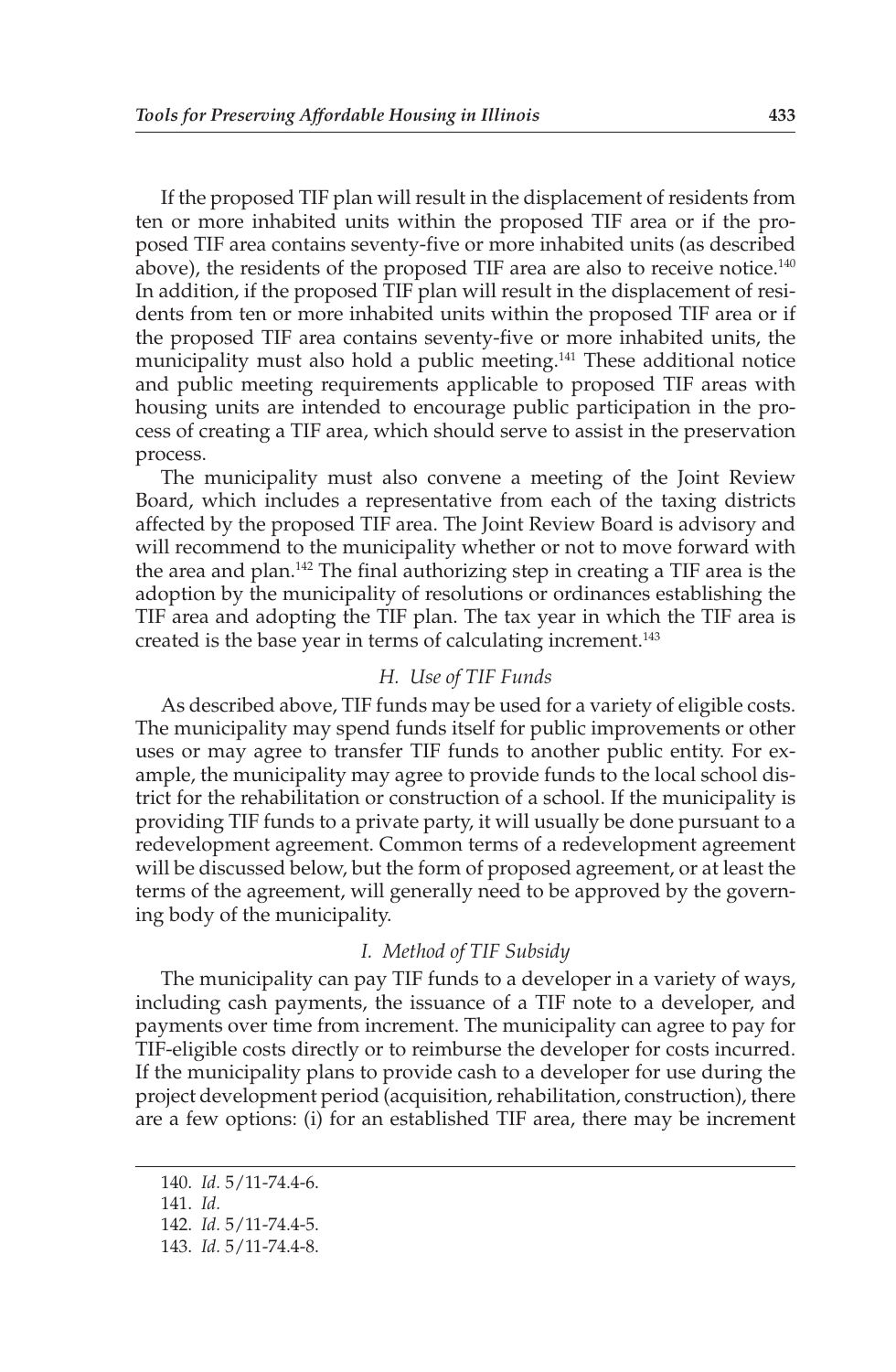that has accrued from prior years; (ii) the municipality can issue TIF bonds, which are to be repaid from future increment from the TIF area, and use bond proceeds for the development; and (iii) in Illinois, it is possible to use increment from a contiguous TIF area. Municipalities commonly issue to developers TIF notes, which are obligations of the municipality to repay the TIF note, along with a stated interest rate, from TIF funds. If the developer needs the TIF assistance for development costs, the developer may be able to pledge the TIF note to a third-party bank to secure a loan. For example, if the amount of the needed TIF subsidy was \$3 million for construction, the municipality could issue a TIF note to the developer with a principal amount of \$3 million and with a stated interest rate tied to the rate that a lender will charge the developer for a \$3 million construction/permanent loan. The lender will make a loan to the developer, and the developer will pledge the TIF note to the lender as security. As payments are made on the TIF note over time, they are used to repay the bank loan. The term of the TIF note will vary, depending on the transaction, but in Illinois the term cannot exceed twenty years.<sup> $14$ </sup> The final basic option is TIF subsidy to be paid over time, as incremental taxes are collected.

## *J. Basic Terms of a Redevelopment Agreement*

 Although the forms of TIF redevelopment agreements vary from municipality to municipality and from transaction to transaction, one basic term of a redevelopment agreement will, of course, be a description of the amount and form of TIF subsidy. The agreement should also clearly describe the TIF that is available for the developer's project; some developers will only receive the TIF generated from their project, while others may receive all or a portion of the TIF from a broader TIF area. If the TIF being made available for the project is more than just the project-generated TIF, then the agreement should clearly state how the TIF is calculated and shared with other projects because there may be relative priorities regarding TIF among various projects. One other related term will be when the developer has the right to the TIF funds. For example, if \$3 million of TIF cash is being used to help finance the construction of an affordable housing project, the full amount may not be made available all at once; rather, portions may be paid out as certain benchmarks are achieved (commencement, completion, lease-up, etc.). One other basic term will be the developer's agreement to complete the project according to the agreed-upon scope. As part of the obligation to construct, the developer may be required to hire, or to make efforts to hire, local residents or contractors or minority-owned contractors. The developer's obligations under the agreement may not end at construction because there may be requirements regarding leasing the project and (for affordable housing) maintaining affordability for a period of time. The developer should make sure that the TIF redevelopment agreement is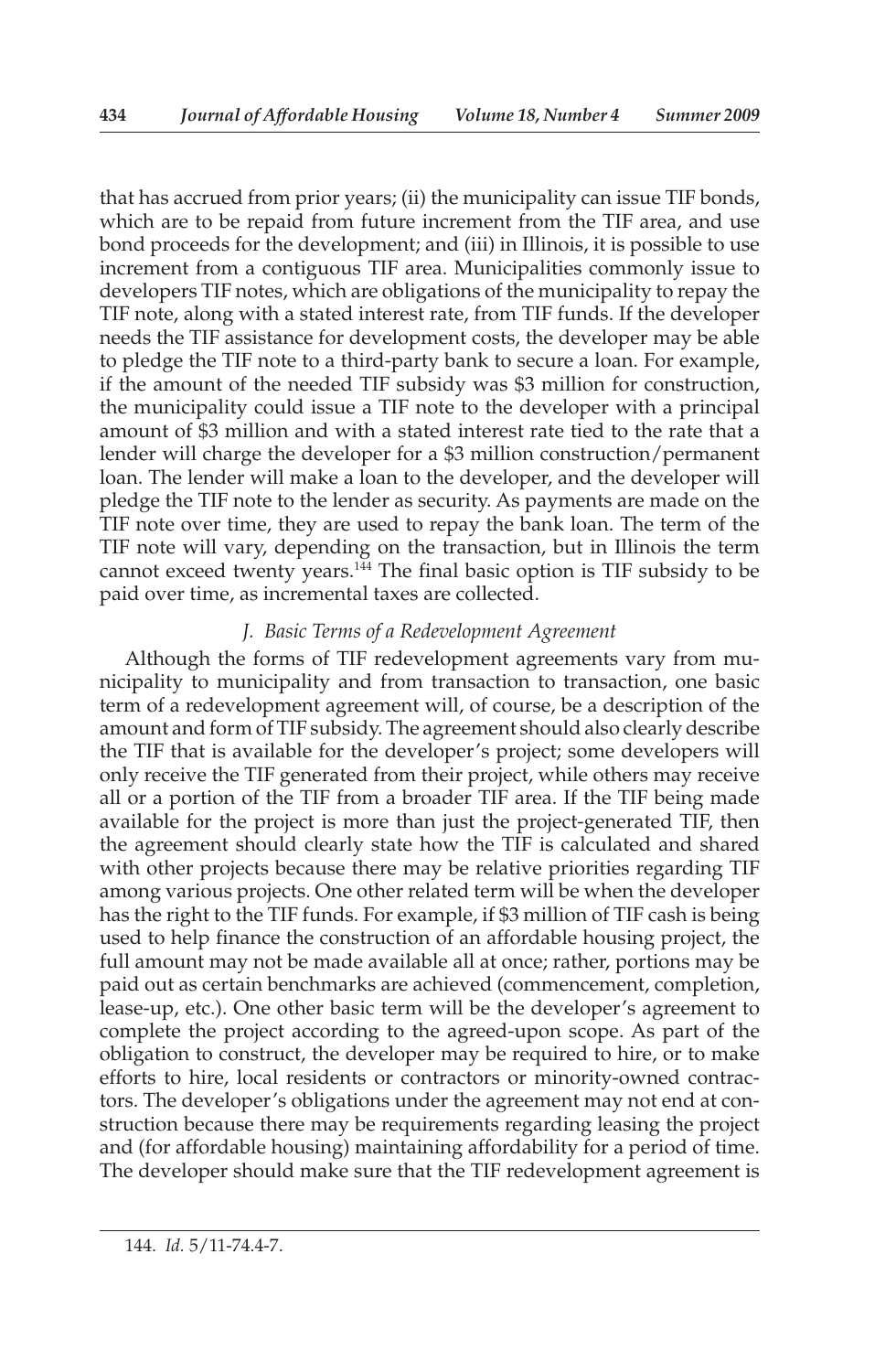not imposing operating covenants that are inconsistent with other requirements, like LIHTC requirements, that may also apply. The municipality will also likely want to have remedies in case the developer does not fulfill its obligations. Generally, these remedies may involve some combination of ceasing TIF funding and recapturing TIF funds already paid.

## *K. Conclusion*

 The issues that arise in providing TIF assistance to any project will generally also apply to preserving an affordable housing project, but there are a few particular concerns to note. The first is whether TIF-eligible costs have been incurred. As noted above, the Illinois TIF statute is broadly drafted to include the types of costs often associated with preserving affordable housing, such as rehabilitation, acquisition, and remediation. Generally, affordable housing projects have more TIF-eligible costs than there are TIF funds available to pay for them. The developer should also be careful to coordinate the proposed timing of the overall project closing with the time period needed to obtain TIF assistance. This is particularly true when a new TIF area must be created for the project because creating a new TIF area can take several months. Even if the housing project is in an existing area, the developer must plan for the necessary approvals from the municipality for the redevelopment agreement. For example, there may be only one opportunity a month to have a village board meet and approve an agreement. The municipality will likely require that the redevelopment agreement contain ongoing covenants regarding affordability. Finally, as a reminder, the developer must carefully plan for the tax implications of receiving TIF funds. In Illinois, TIF funds are usually granted, not loaned, from the municipality; and the funds would be a taxable grant when received. However, depending on the entity receiving the funds, the tax effects may be avoided or deferred. For example, the tax issue could be addressed by having the TIF paid to an entity exempt from federal income taxation.

 Also, as noted above, under the TIF plan, the municipality must agree to provide relocation assistance to displaced low-income households, which can serve to prevent displacement from occurring. The additional public involvement in the TIF approval process for a TIF plan that involves displacement of residents can also raise awareness in a community of the need to preserve the existing housing in a TIF area.

#### **V. Conclusion**

 In Illinois, the preservation of affordable housing remains a top priority of IHDA, the City of Chicago, and other governmental entities; and the use of the donation credits has been a key factor in the success of that goal. The program remains a focus of most developers and is often the deciding factor for a seller to transfer a project to a qualified not-for-profit whose mission is to preserve the housing. The Illinois Federally Assisted Housing Preservation Act has not, it appears, been the success that may have been contemplated. The short time frame of the notice provisions creates such